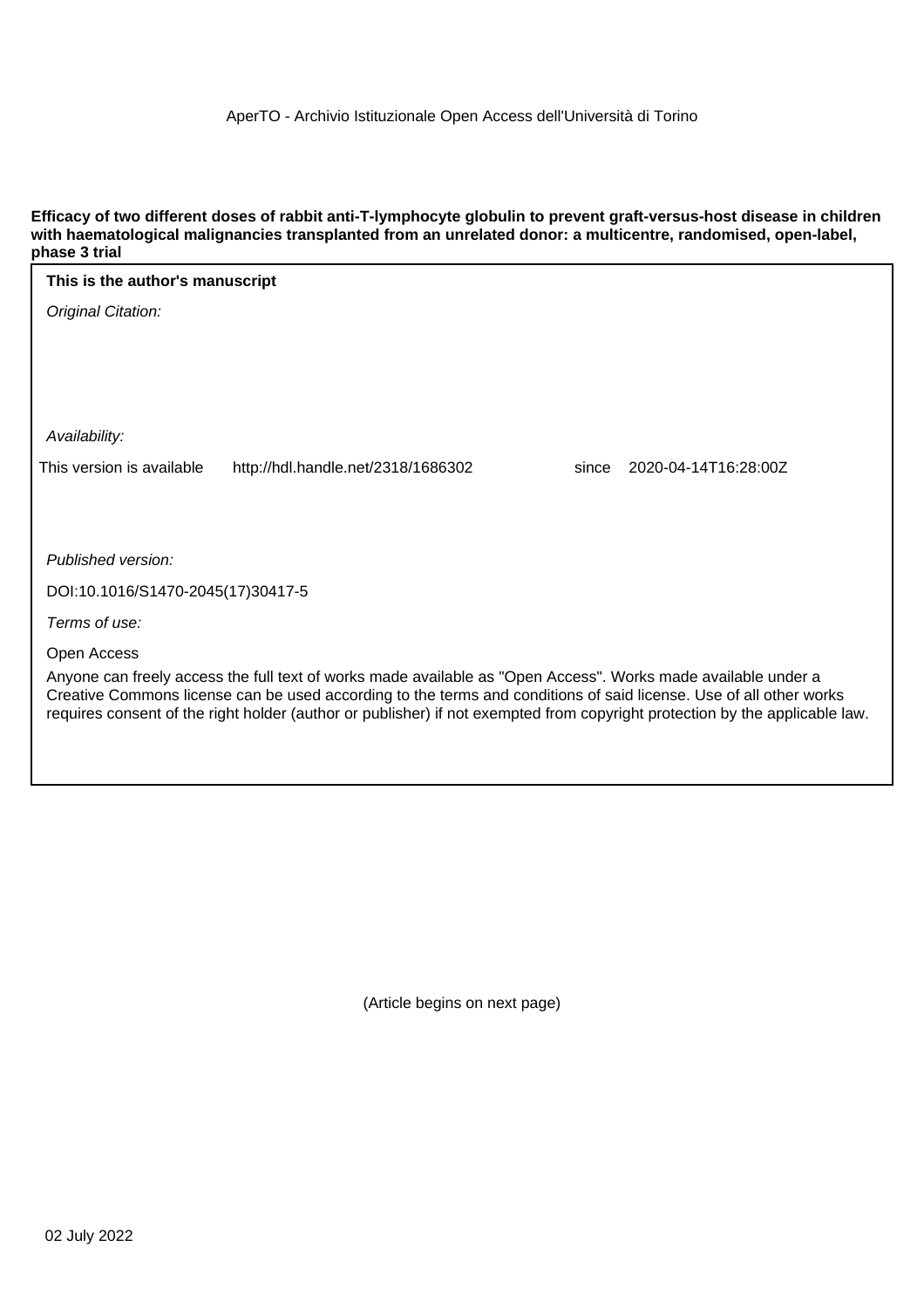# **Results of an open label, randomized trial comparing two different dosages of**

# **rabbit anti-lymphocyte globulin in children with haematological malignancies**

**transplanted from an unrelated donor** 

Franco Locatelli, MD<sup>1,2</sup>, Maria Ester Bernardo, MD<sup>1</sup>, Alice Bertaina, MD<sup>1</sup>, Carla Rognoni, PhD<sup>3</sup>, Patrizia Comoli, MD<sup>4</sup>, Attilio Rovelli, MD<sup>5</sup>, Andrea Pession, MD<sup>6</sup>, Franca Fagioli, MD<sup>7</sup>, Claudio Favre, MD<sup>8</sup>, Edoardo Lanino, MD<sup>9</sup>, Giovanna Giorgiani, MD<sup>4</sup>, Pietro Merli, MD<sup>1</sup>, Daria Pagliara, MD<sup>1</sup>, Arcangelo Prete, MD<sup>6</sup>, Marco Zecca, MD<sup>4</sup>.

- 1. Dipartimento di Oncoematologia Pediatrica, IRCCS Ospedale "Bambino Gesù", Roma, Italy.
- 2. Università degli Studi di Pavia, Italy.
- 3. Centre for Research on Health and Social Care Management (CERGAS), Università Bocconi, Milano, Italy.
- 4. Oncoematologia Pediatrica, Fondazione IRCCS Policlinico "San Matteo", Pavia, Italy.
- 5. Clinica Pediatrica, Fondazione MBBM / A.O. "San Gerardo", Monza, Italy.
- 6. Oncologia ed Ematologia "Lalla Seràgnoli", Clinica Pediatrica, Policlinico Sant'Orsola Malpighi, Bologna, Italy.
- 7. Oncoematologia Pediatrica e Centro Trapianti, A.O.U. Città della Salute e della Scienza, Torino, Italy.
- 8. Dipartimento di Oncoematologia, Tumori pediatrici e Trapianto di cellule staminali, Azienda Ospedaliero-Universitaria Meyer, Firenze, Italy.
- 9. Dipartimento di Ematologia e Oncologia Pediatrica, Istituto "G. Gaslini", Genova, Italy.

Corresponding Author: Prof. Franco Locatelli, Dipartimento di Oncoematologia Pediatrica, IRCSS, Ospedale Pediatrico Bambino Gesù, Piazza Sant'Onofrio 4, 00165 Roma, Italy. Tel +39 06 6859 2678. Fax +39 06 6859 2129. E-mail: franco.locatelli@opbg.net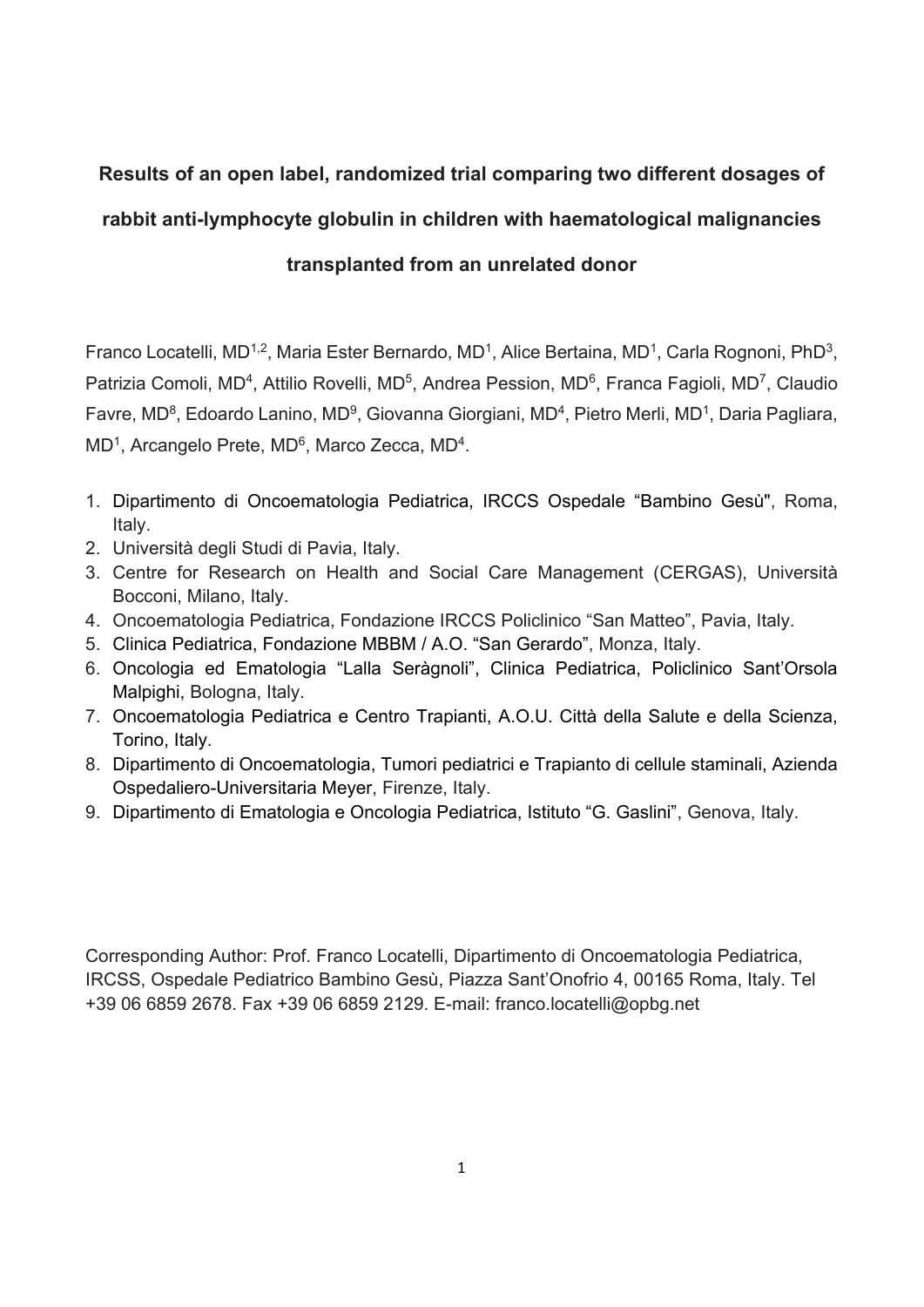### **Summary**

**Background.** Although rabbit anti-human-T-lymphocyte globulin (ATLG) is largely used for preventing immune-mediated complications in patients given allogeneic haematopoietic stem cell transplantation (HSCT) from an unrelated donor (UD), the optimal dosage of this drug in children is still undefined.

**Methods.** We conducted an open-label, randomized trial comparing two different dosages of ATLG (30 vs 15 mg/Kg, over 3 days) in children (aged 0-18) with haematological malignancies transplanted from a UD, selected using high-resolution typing for HLA-class I/II loci. All patients received a myeloablative regimen and cyclosporine-A plus short-term methotrexate as posttransplantation graft-versus-host disease (GvHD) prophylaxis. The study (NCT00934557) aimed at testing whether a higher dose of ATLG was superior to a lower dose for prevention of grade II-IV acute GvHD. Secondary end-points included cumulative incidence (CI) of chronic GvHD, non-relapse mortality (NRM), disease recurrence, overall survival (OS) and event-free survival (EFS).

**Findings.** From 01/2008 to 09/2012, 84 and 88 transplanted children allocated to the 30 and the 15 mg/kg group were included in this analysis. The 100-day CI of grade II-IV acute GvHD in the high- and low-ATLG group was 29% and 36%, respectively  $(P=0.26)$ . The CI of NRM was 19% and 9% in the high- and low-ATLG group, respectively (P=0 $\cdot$ 09). CI of disease recurrence was 17%, being 14% and 20% in the low- and high-ATLG arm, respectively (P=0ꞏ254). The 5-year OS probability was 70% for the whole study population; it was 78% and 62% for the low- and high-ATLG patients, respectively (P=0 $\cdot$ 045). The 5-year EFS was 77% and 61% for children given low- and high-dose ATLG, respectively (P=0 $\cdot$ 028). In multivariable analysis, high-dose ATLG correlated with lower EFS and higher NRM.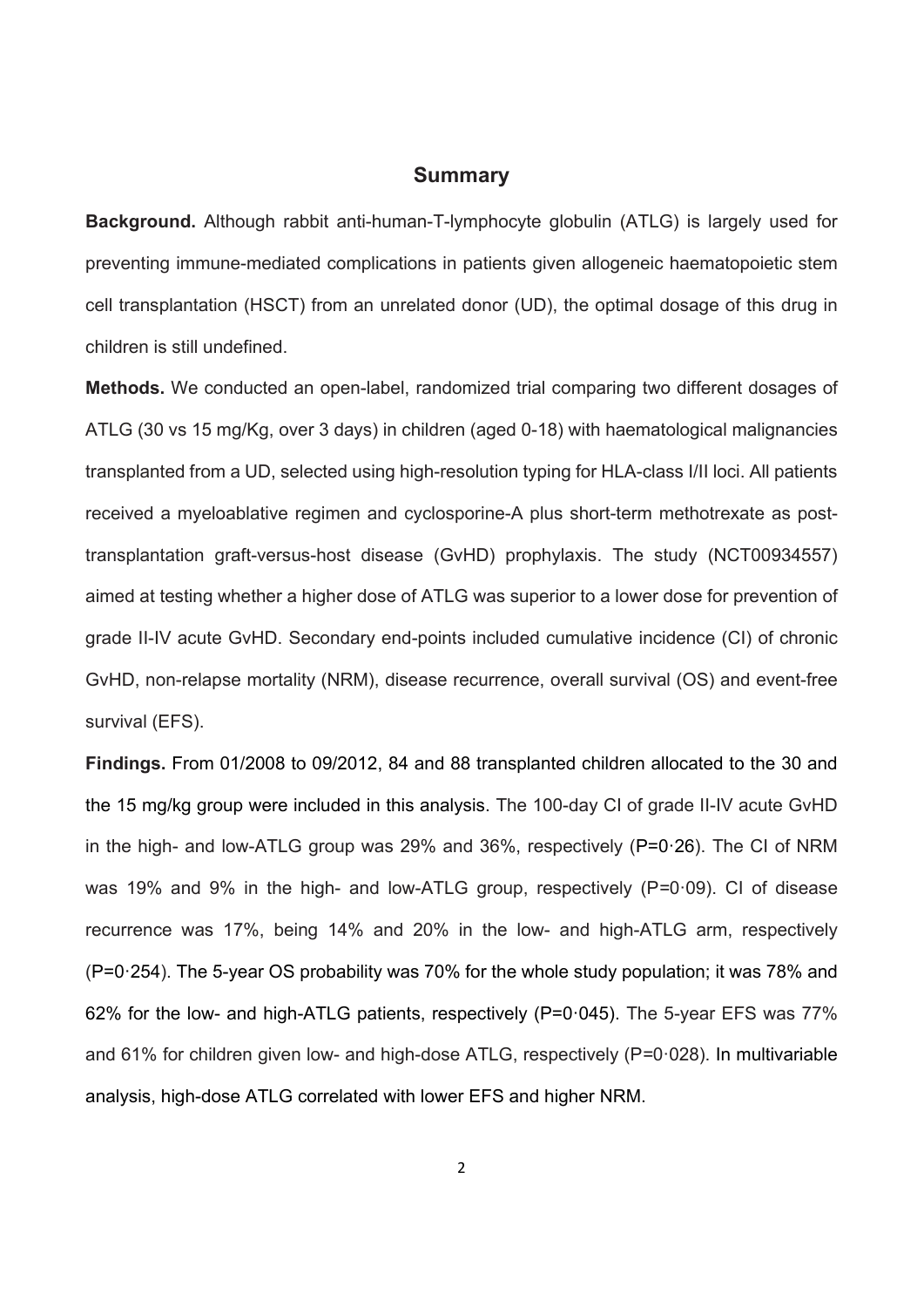**Interpretation.** Children with haematological malignancies transplanted from UDs selected through high-resolution HLA-typing benefit from the use of low-dosage ATLG in comparison to high-dosage ATLG.

**Funding:** Fresenius/Neovii Biotech provided the drug.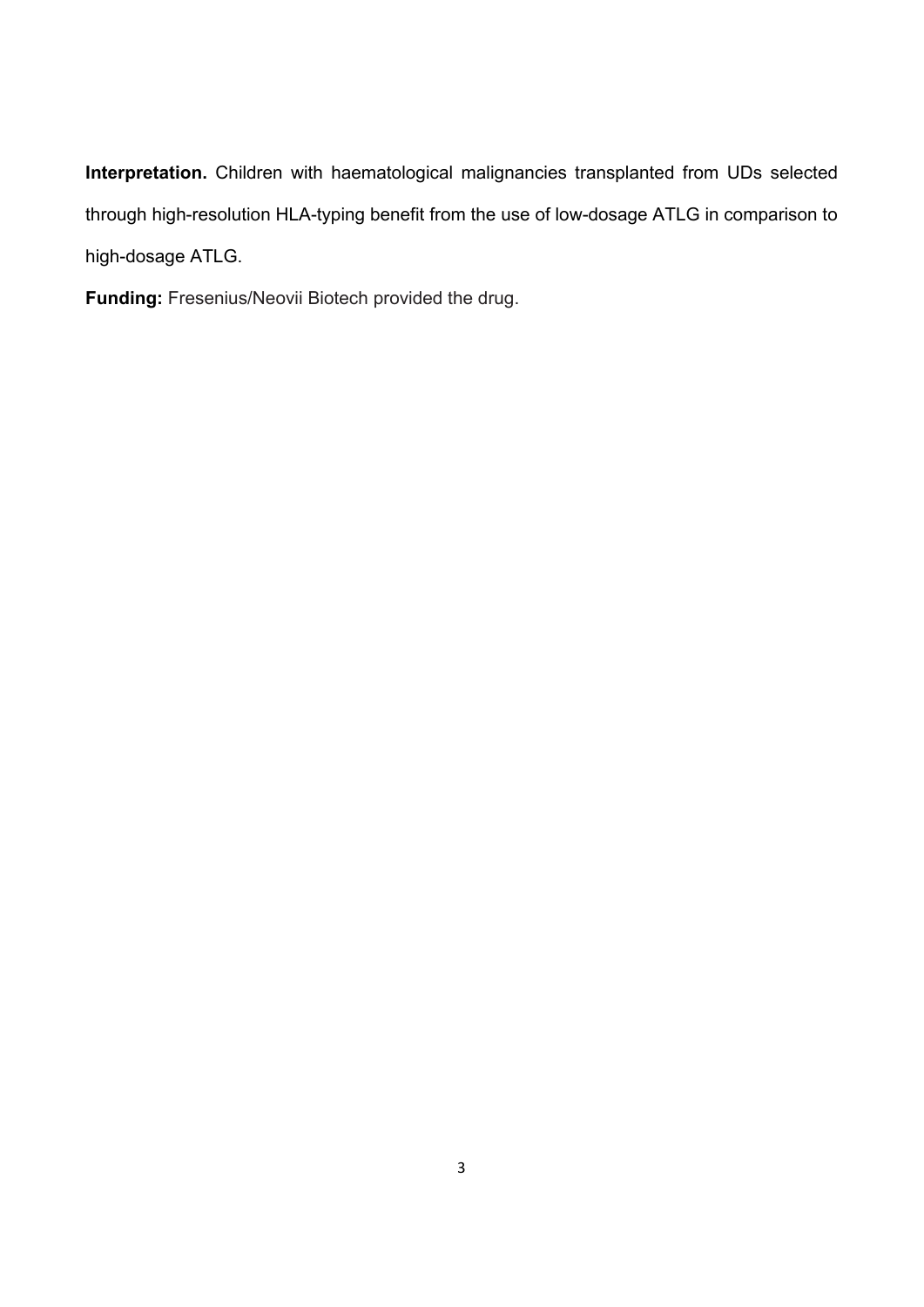### **INTRODUCTION**

Acute and chronic graft-versus-host disease (GVHD) remain major complications of allogeneic hematopoietic stem cell transplantation (HSCT), being associated with an increased risk of nonrelapse mortality (NRM) and reduction in quality of life.<sup>1-3</sup> Anti-T-lymphocyte globulin (ATLG) has been widely used for prevention of acute and chronic GVHD in patients given allogeneic HSCT. In particular, in the last years, different groups have shown in randomized clinical trials that the addition of ATLG to GVHD prophylaxis is able to decrease the risk of both acute and chronic GVHD in adults receiving either HSCT from an unrelated donor  $(UD)$ ,  $4-7$  or peripheral blood stem cell (PBSC) transplantation from an HLA-identical sibling.<sup>8</sup> However, recent findings have suggested that use of ATLG could increase the risk of relapse and infections, potentially hampering the benefits of better GVHD prevention.<sup>9</sup> In fact, ATLG administration has been demonstrated to be associated with delayed T-cell reconstitution, including that of *naïve* and memory T lymphocytes, and with an increased risk of infectious complications and posttransplant lymphoproliferative disease.<sup>10-12</sup>

Rabbit ATLG is the preferred agent for approaches of GVHD prevention through serotherapy in HSCT. However, two diverse rabbit ATLG preparations are available for clinical use in patients given allogeneic HSCT and their efficacy can be markedly different and have an impact on outcome, since they differ substantially in potency and dosing, because of different preparation methods.13

None of the previously published trials has focused on a paediatric population. We hypothesized that fine tuning of GVHD prophylaxis and, in particular, of the dosage of ATLG administered before allogeneic UD-HSCT, could play an important role on the outcome of children. In order to try to define the better dose of rabbit ATLG, we conducted a prospective, multicentre, clinical trial comparing two different doses of the drug (i.e 15 mg vs. 30 mg/Kg) in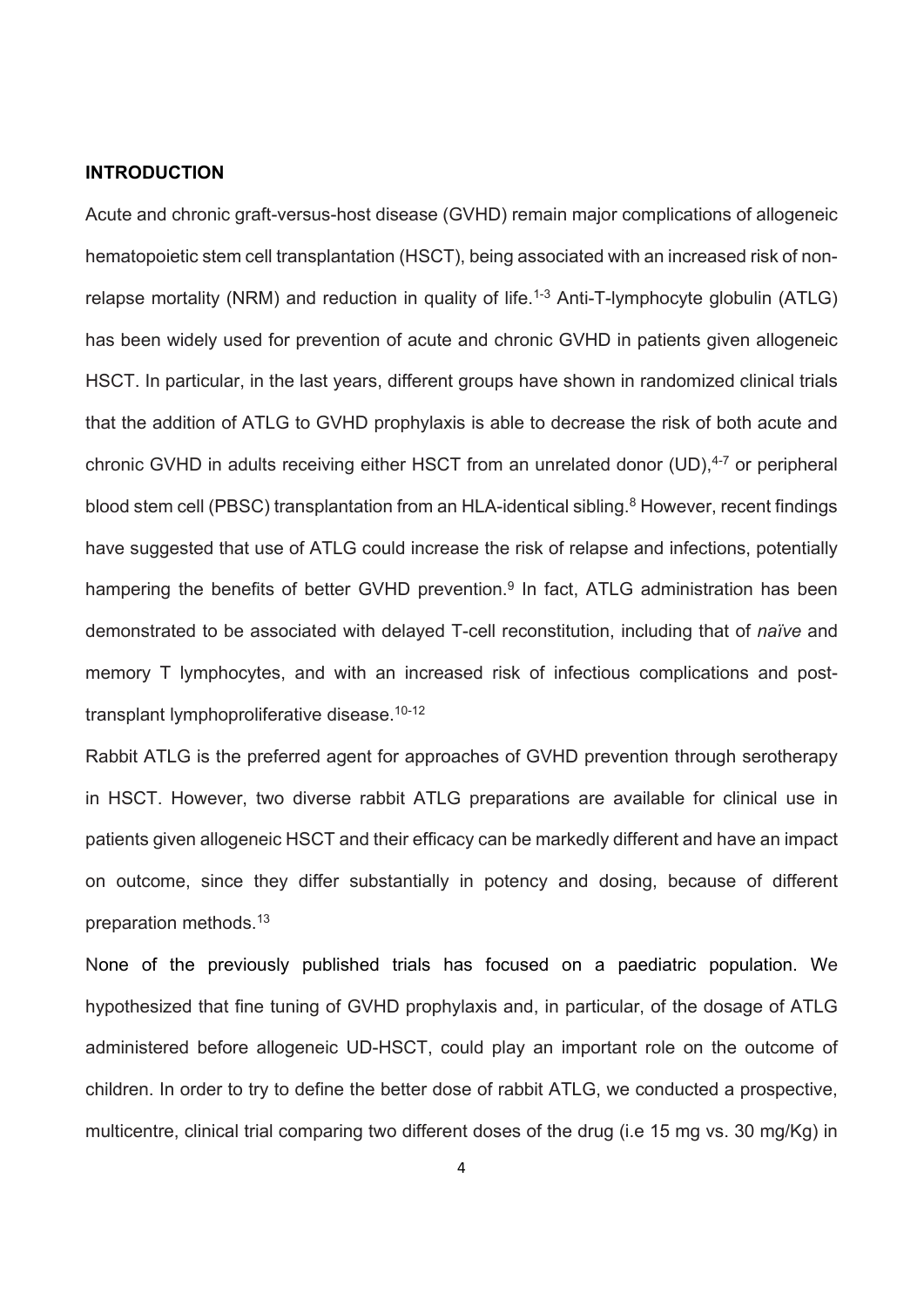children affected by haematological malignancies transplanted with either bone marrow (BM) or PBSC from a UD selected using high-resolution molecular typing for class I and II HLA loci. We selected to compare 30 mg/kg versus 15 mg/kg of ATLG instead of the dose of 60 mg/kg used in UD-HSCT recipients in the trial published by Finke et al., $6$  because children are less prone to develop GVHD than adults.<sup>3, 14</sup> Support to this choice is also given by a retrospective analysis showing that 30 mg/kg of ATLG in single dose were equally effective for preventing GVHD than 60 mg/kg administered over three days in adults with haematological malignancies transplanted from an unrelated volunteer.<sup>15</sup> In that trial, the 2-year NRM was lower for the ATLG-30 mg/kg group (12% versus 33%, P=0∙02), mainly because of a higher incidence of fatal infections in the ATLG-60 mg/kg group.15

### **PATIENTS and METHODS**

### **Study design**

This is a multicentre, open-label, phase 3 study enrolling children with haematological malignancies given allogeneic HSCT from a UD and randomly assigned to receive ATLG at a total dose of either 30 mg/kg or 15 mg/kg, over 3 days, namely from day -4 to day -2. The study was sponsored by the Fondazione IRCCS Policlinico San Matteo, Pavia, Italy and was conducted in collaboration with the HSCT Working Group of the Italian Association for Paediatric Haematology and Oncology (AIEOP). The institutional review board/ethical committee of each participating centre approved the study; written informed consent was obtained from patient parents or their legal guardians before enrolment. The trial was registered at ClinicalTrials.gov (ClinicalTrials.gov Identifier: NCT00934557).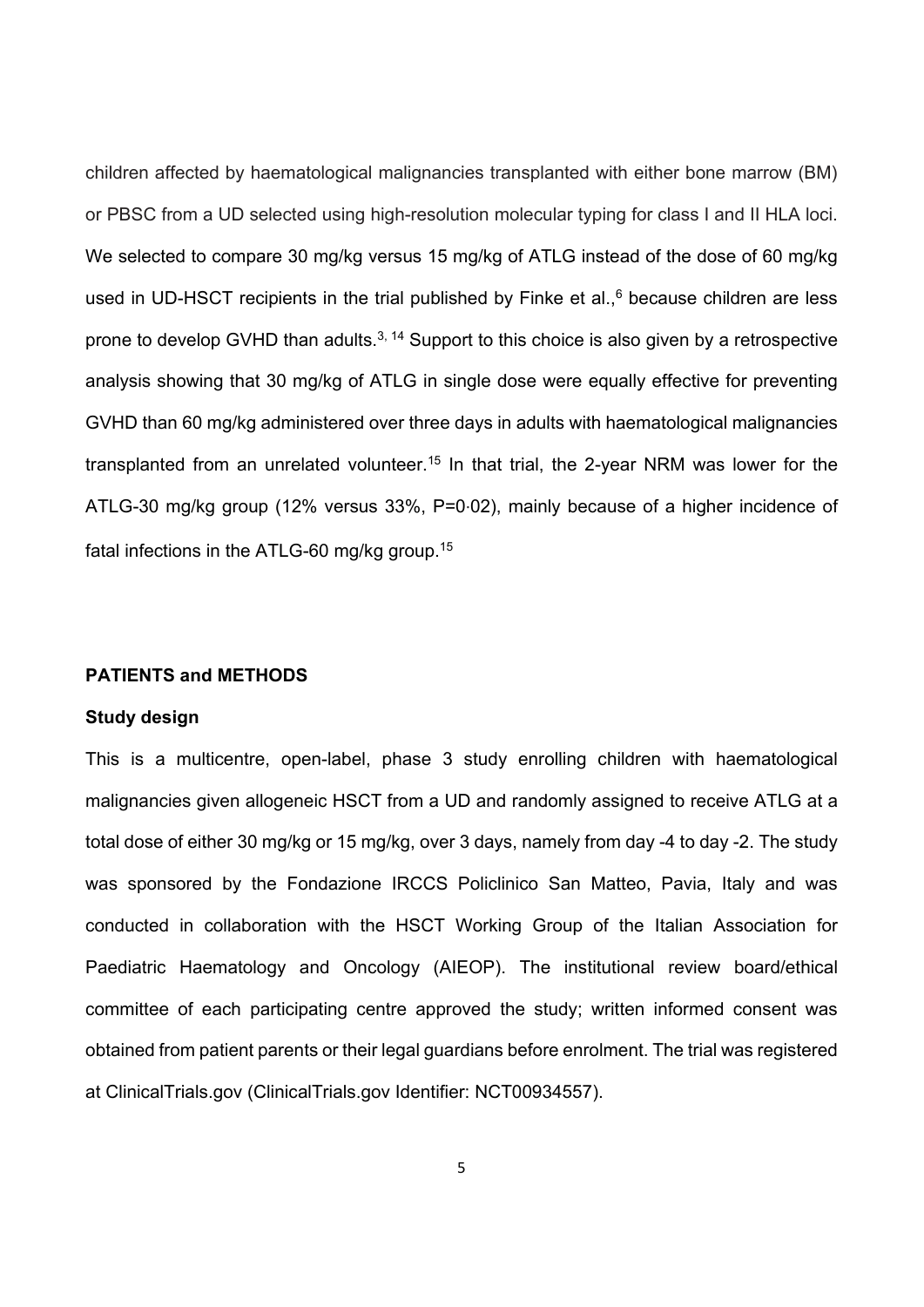Inclusion criteria were: i) diagnosis of acute leukaemia in morphological complete remission (CR) or Philadelphia-positive (Ph+) chronic myelogenous leukaemia (CML) in chronic phase, non-Hodgkin lymphoma (NHL) in CR or myelodysplasia; ii) age at transplantation between 0 and 18 years; iii) a life expectancy of at least three months; iv) the availability of a UD selected using high-resolution molecular typing of HLA-A, B, C and DRB1 loci, with no more than two allelic disparities, or one antigenic difference; v) use of BM-derived stem cells or G-CSFmobilized PBSC. Main exclusion criteria were: i) previous allogeneic or autologous HSCT; ii) use of cord blood as stem cell source; iii) treatment with rabbit ATLG in the previous 3 months before transplantation; iv) previous history of allergic reactions to ATLG; v) absence of signed informed consent.

To avoid imbalance between the two arms, before randomization, patients were stratified according to the degree of compatibility with their donor, the source of hematopoietic stem cells employed (BM vs. PBSC) and the disease risk category (standard- versus high-risk, SR vs. HR). Details on the stratification criteria are reported in the supplementary file.

### **Randomization and transplant procedure**

Patients were randomly assigned to either of the two arms with a 1:1 ratio, according the stratification criteria reported above. The randomization code was generated by nQuery Advisor, with the use of a block randomization plan and a block size of four.

All patients were given a myeloablative regimen, chosen according to the disease and the policy of each participating centre (for further details on the conditioning regimens used see also Table

1).

### **GVHD prophylaxis**

GVHD prophylaxis consisted of the combination of Cyclosporine-A, administered intravenously at an initial dose of 3 mg/kg/day in two divided doses, starting from day -7 until the drug could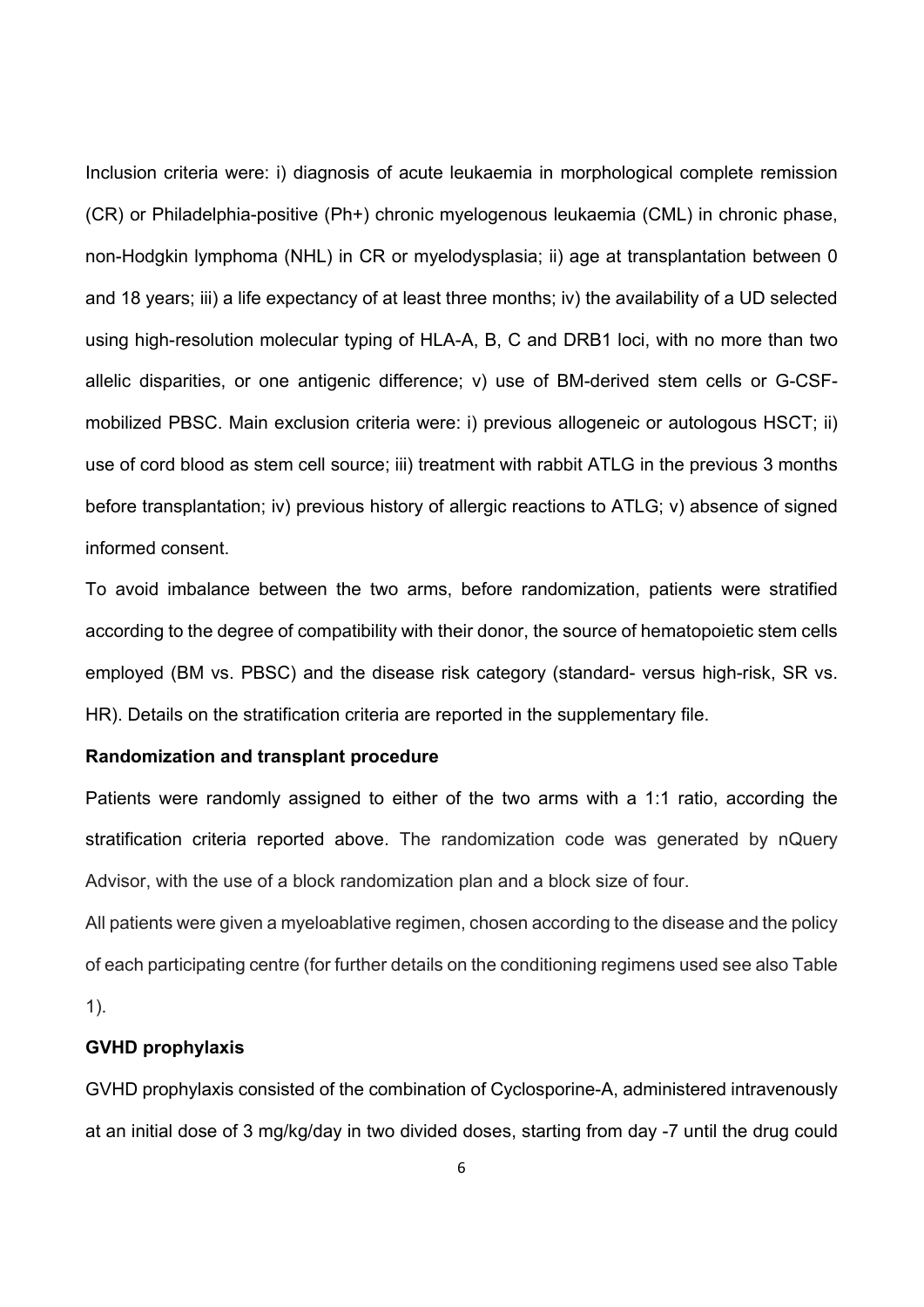be administered orally at a dose of 6 mg/kg/day, and short-term methotrexate (15 mg/m<sup>2</sup> on day +1 and 10 mg/m<sup>2</sup> on days 3, 6, and 11 after transplantation, respectively). Rabbit ATLG (Grafalon® kindly provided by FRESENIUS/NEOVII) was given on day -4, -3 and -2 at dose of either 10 or 5 mg/kg/day, according to the result of randomization.

## **Study endpoints and definition of outcomes**

The primary endpoint of the study was 100-day cumulative incidence of grade II-IV acute GVHD in the two randomization arms. The sample size was calculated based on expected 100-day rate of grade II-IV acute GVHD of 25% in the high-ATLG group (30 mg/kg) and 50% in the low-ATLG group (15 mg/kg). We estimated a sample size of 160 patients (80 patients in each group) considering a power of 0.80 and alpha equal to 0.05 to reject the null hypothesis in a log-rank test model. All transplanted patients were evaluated for acute GVHD occurrence (evaluated at day +100 after transplantation), whereas those surviving more than 100 days were evaluated for chronic GVHD. Severity of acute GVHD and chronic GVHD was assessed according to the Glucksberg and the modified Seattle criteria (for categorization of chronic GVHD as clinically limited or extensive), respectively.<sup>16, 17</sup> In estimating GVHD occurrence, both rejection and NRM were considered competing events.<sup>18</sup> Grade I (i.e. skin-only) acute GvHD was homogeneously treated with topical steroids or low-dose (i.e. less than 1 mg/Kg) systemic steroids. Grade II-IV acute was initially treated with steroids; patients failing to respond to steroids were given a variety of different second-line therapies.

Secondary endpoints included incidence of NRM and disease recurrence and probability of event-free survival (EFS) and overall survival (OS) in the two arms. We also evaluated neutrophil and platelet engraftment, considering both rejection and death as competing events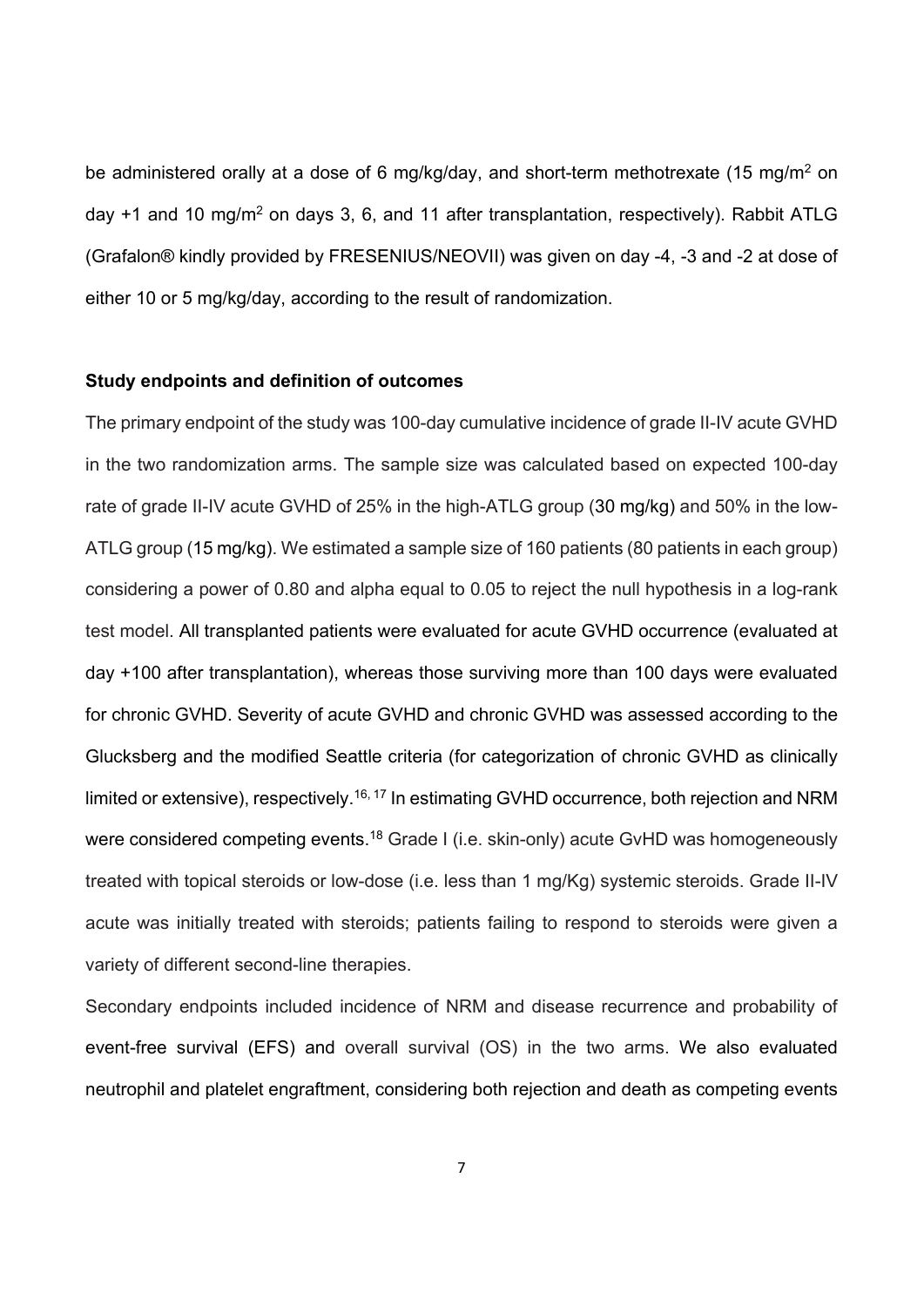and the composite endpoint of chronic GVHD–free and relapse-free survival.<sup>19</sup> Definitions of the different endpoints are reported in the supplementary file.

### **Statistical analysis and study oversight**

Data on patients randomized in the study were collected in the data warehouse of the AIEOP HSCT group. Both primary and secondary end-points were assessed by the two statisticians of the group (CR and MZ). Data were analyzed as of March 1<sup>st</sup>, 2016. Acute and chronic GVHD, rejection, engraftment, OS, EFS, NRM and relapse incidence were estimated from the date of transplantation to the date of an event or last follow-up. Probabilities of EFS and OS were calculated according to the Kaplan and Meier method. Acute GVHD and chronic GVHD, NRM and relapse were calculated as cumulative incidence curves in order to adjust the estimates for competing risks. All results were expressed as probability or cumulative incidence (%) and 95% confidence interval (95% CI).<sup>20, 21</sup>

The significance of differences between EFS and OS was estimated by the log–rank test (Mantel–Cox), while Gray's test was used to assess, in univariable analyses, differences between cumulative incidences.<sup>22</sup> The following variables were investigated for their influence on cumulative incidence of grade II-IV acute GVHD and EFS: patient gender, patient age, diagnosis, risk stratification, HLA-disparity, stem cell source, CMV serology in the donor/recipient pair, using of TBI during the conditioning regimen and dose of ATLG (see also Supplementary file). Impact of chronic GVHD on EFS was also investigated. Multivariable analysis was performed using the Cox proportional hazard regression model.<sup>20, 21</sup> All variables resulting statistically significant in univariable analysis and the variables used for patients stratification were included in the multivariable model. Other details on statistical analysis are shown in the supplementary file.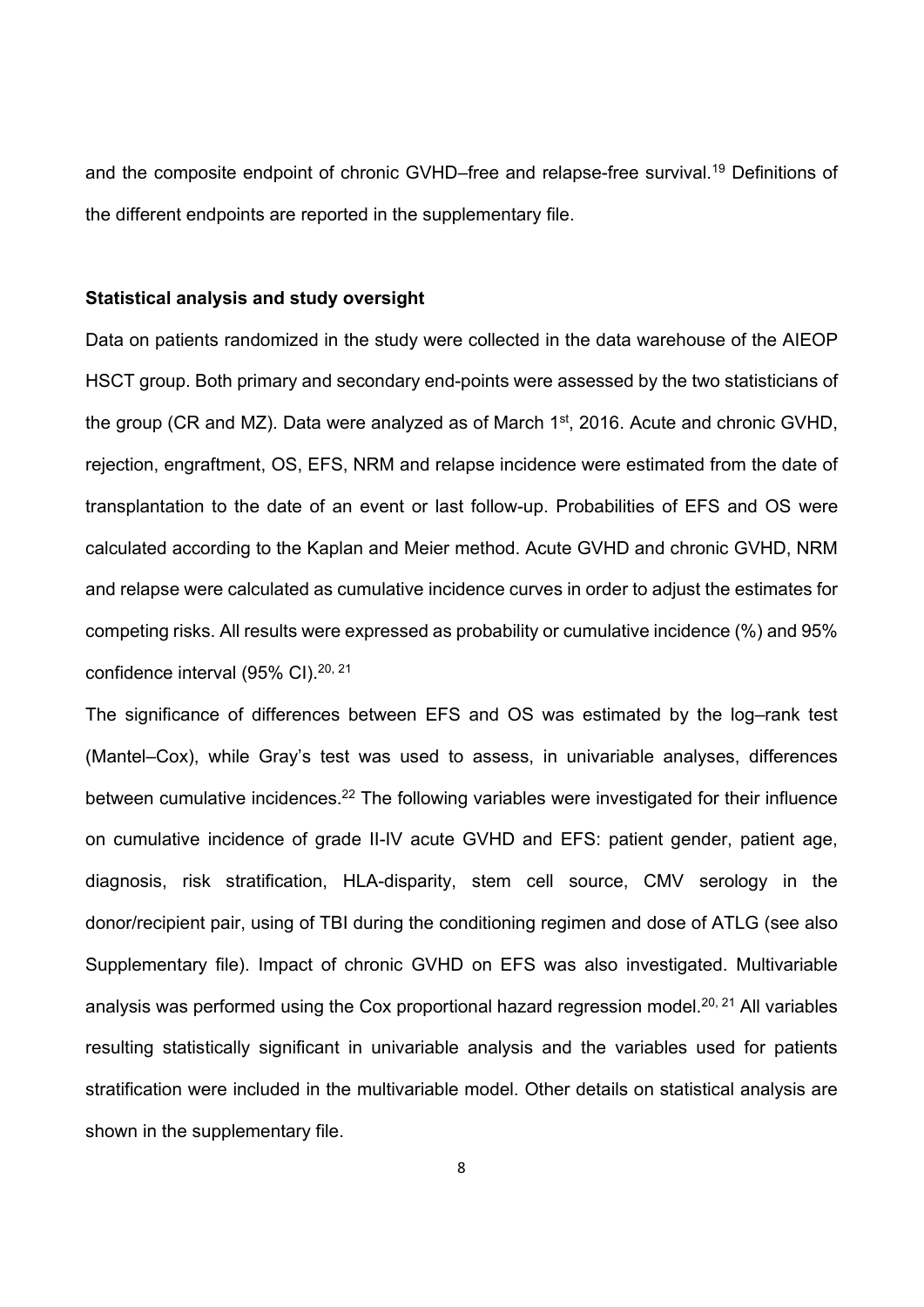#### **Role of the funding source**

Neovii Biotech, which provided ATLG (Grafalon ®) for the conduction of the study, had no role in study design, data collection, data analysis, data interpretation, or writing of the report. The first, second, and last authors of this manuscript designed the study; the first and last authors had full access to all the data in the study and wrote the first draft, and all the coauthors made the decision to submit the manuscript for publication, while no one who is not an author contributed to the writing of the manuscript.

### **RESULTS**

From January 2008 to September 2012, 187 patients were screened for inclusion in the present study, at seven centres belonging to the AIEOP network. Seven patients were excluded from randomization, because they did not fulfil all the inclusion criteria. One hundred and eighty patients were enrolled and randomized; 89 were assigned to the high-ATLG group and 91 to the low-ATLG group (see Figure 1). Eight patients, five belonging to the high-ATLG group and three to the low-ATLG group, did not proceed to transplantation due to relapse before HSCT. The remaining 172 patients, 84 belonging to the ATLG 30 mg/kg group and 88 belonging to the 15 mg/kg group, were transplanted and included in this analysis.

Detailed patient and transplant characteristics are shown in Table 1. The two randomization groups were comparable for all demographic and transplant-related variables evaluated. The median follow-up for the whole study population was 3∙4 years (range, 1 day – 7∙9 years). It was 4∙2 years (range, 3∙3 – 7∙9) for patients alive and 0∙7 years (range, 1 day – 4∙2 years) for those who died. Considering only surviving patients, the median follow-up was 4∙2 years (range, 3∙3 – 7∙3) for the 30 mg/kg arm and 4∙1 years (range, 3∙4 – 7∙9) for the 15 mg/kg arm (P=0∙461).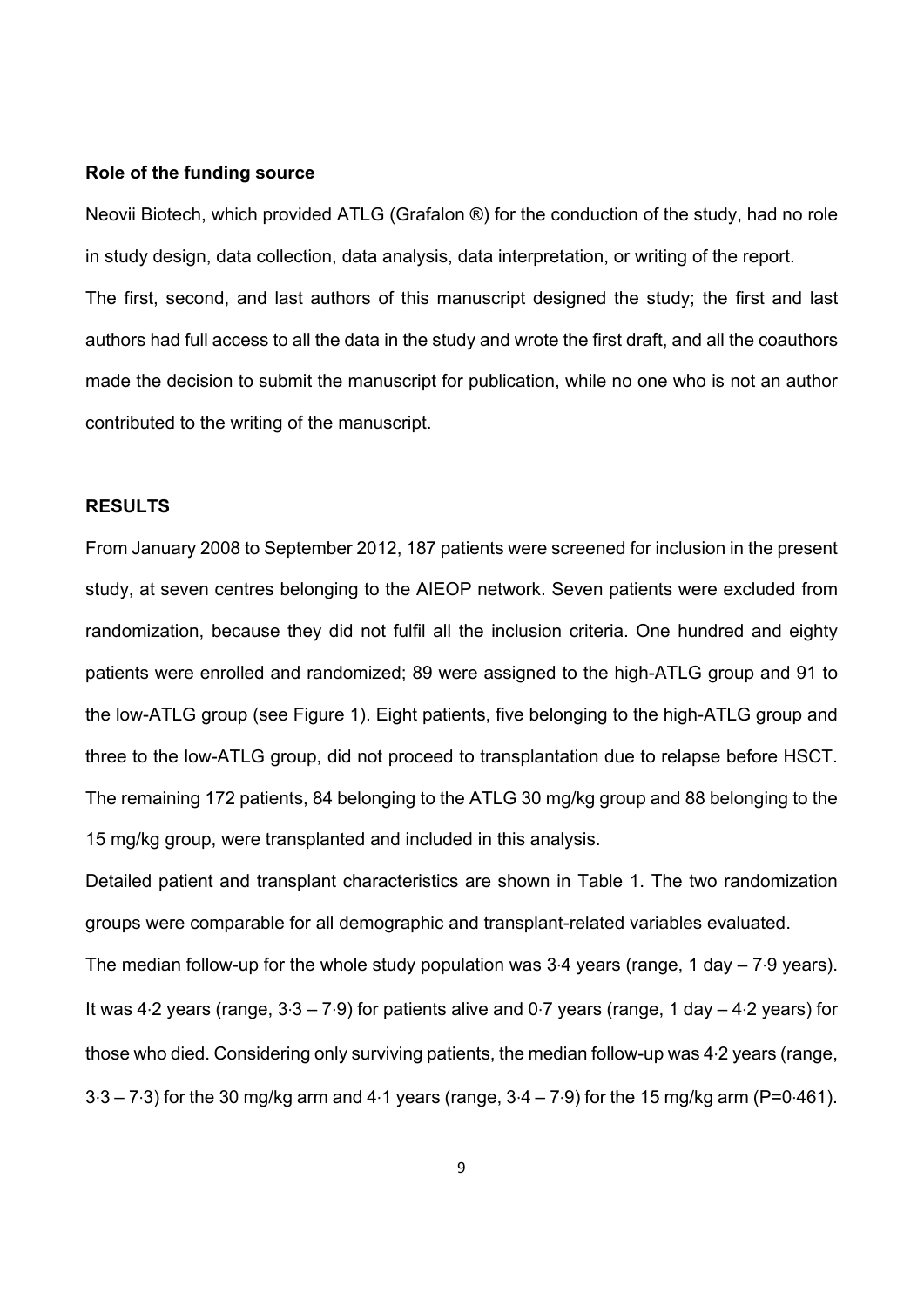Two patients (one per randomization arm) did not engraft. The median time to neutrophil engraftment in the whole study population was 20 days (range, 9-43), with no difference in the 2 randomization arms (data not shown). The median time to platelet engraftment was 24 days (range, 11-96). It was 26 days (range, 11-96) in the high-ATLG group and 22 days (range, 9- 93) in the low-ATLG group ( $P = 0.0107$ ).

Figure 2 and Table S1 summarize the cumulative incidence of acute and chronic GVHD. In detail, 40 patients (24%) developed grade I acute GVHD, 44 (25%) grade II, six (3%) grade III and six (3%) grade IV, while 76 children (44%) did not present any grade of acute GVHD. No difference was observed between the two randomization arms. The overall 100-day cumulative incidence of grade II-IV acute GVHD was 33% (95% CI, 26-40), while that of grade III-IV acute GVHD was 7% (95% CI, 4-12). The cumulative incidence of grade II-IV and of grade III-IV acute GVHD was comparable between the two randomization arms (see also Figure 2, panel A and B, and Table S1 for further details). Analysis of the variables influencing occurrence of grade II-IV acute GVHD is shown in Table S2.

One hundred and fifty-six patients surviving more than 100 days after HSCT were evaluated for chronic GVHD occurrence. Chronic GVHD vas absent in 124 patients (79%), clinically limited in 20 (13%) and clinically extensive in 12 (8%). The overall cumulative incidence of chronic GVHD (limited + extensive) was 21% (95% CI, 15-28), with no difference was observed between the two randomization arms (see also Figure 2, panel C, and Table S1).

The overall cumulative incidence of extensive chronic GVHD alone was 8% (95% CI, 4-14), being 6% (95% CI, 2-14) for the high-ATLG patients and 10% for the low-ATLG group (hazard ratio [HR] 0⋅57 [95% CI 0⋅17-1⋅91], P=0⋅364, see also Figure 2, panel D).

Twenty-tree patients (13%) died in remission due to transplant-related causes, 15 in the high-ATLG group and eight in the low-ATLG group. The overall cumulative incidence of NRM was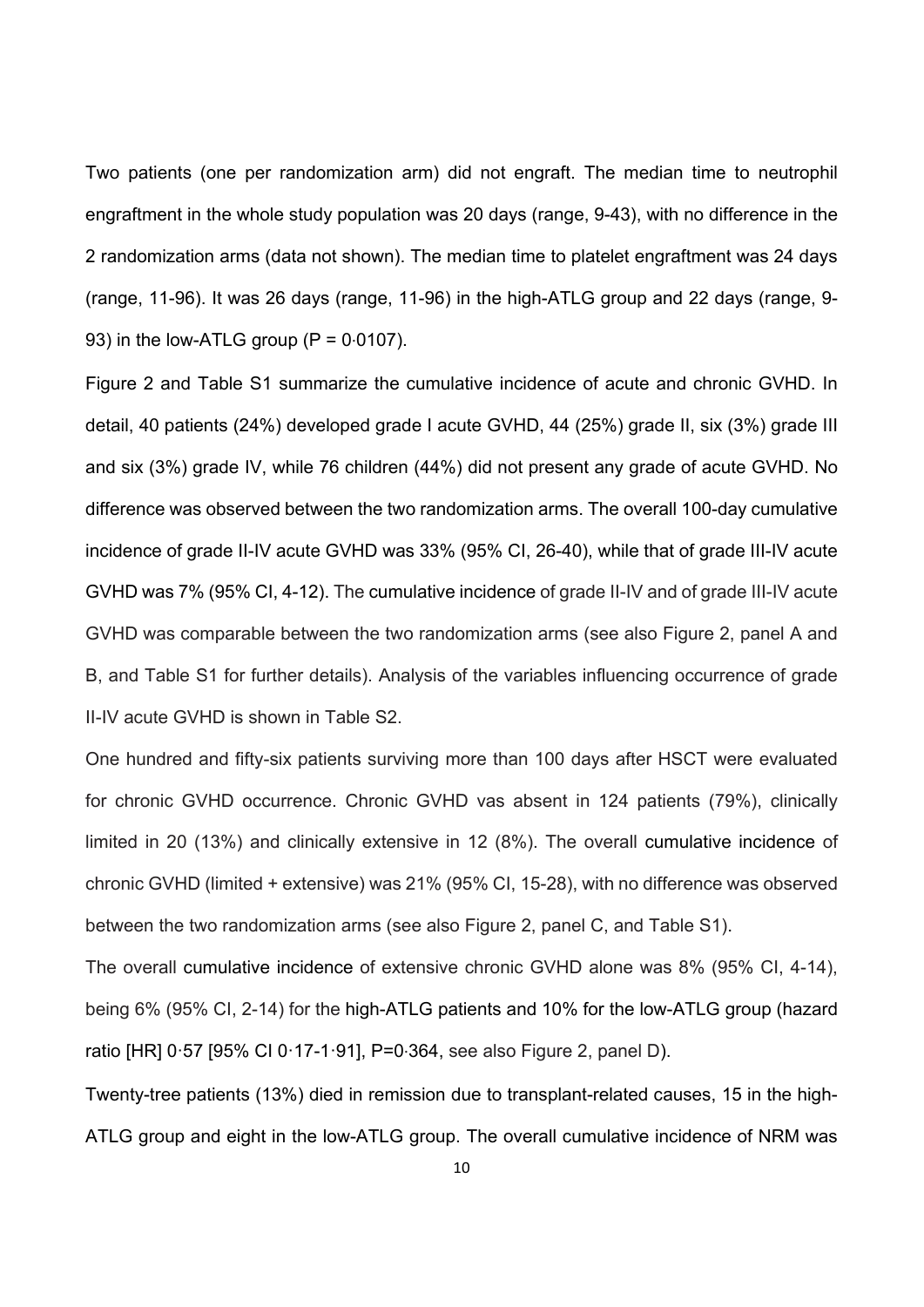14% (95% CI, 9-21), being 19% for patients who received ATLG at a total dose of 30 mg/kg and 9% for those given 15 mg/kg (HR 2⋅14 [95% CI 0⋅91-5⋅05], P = 0⋅09) (Figure 3C). Table S3 reports in detail the different causes of death in the two arms.

Table S4 shows the cumulative incidence of viral infections (HCMV, EBV, and Adenovirus both reactivation and disease) and of invasive aspergillosis in the whole study population and in the two randomization arms. Notably, children receiving the higher ATLG dose had a greater cumulative incidence of viral reactivations as compared to those who received the lower dosage. The difference was statistically significant for EBV reactivation (31/84, 37% vs. 20/88, 23%; P=0∙038) and for Adenovirus reactivation (10/84, 12% vs. 1/88, 1%; P=0∙004). Also the incidence of invasive aspergillosis was slightly higher in the high-ATLG group (5/84, 7% vs. 2/88, 2%), but this difference was not statistically significant (P=0∙257).

Twenty-nine patients (17%) relapsed at a median of 6.6 months after HSCT (range, 1∙9-21∙8), the cumulative incidence of relapse being 15% (95% CI, 12-24). Seventeen relapses occurred in the high-ATLG group and 12 in the low-ATLG group. Figure 3D shows the cumulative incidence of relapse of the study population. The cumulative incidence of relapse was 20% (95% CI, 13-31) for the high-ATLG group and 14% (95% CI, 8-23) for the low-ATLG group (HR 1ꞏ69 [95% CI 0ꞏ81-3ꞏ54], P=0ꞏ254).

One-hundred and twenty-three patients (72%) were alive at time of the last follow-up: 120 were in continuous complete remission after HSCT, while three were alive after a post-transplant leukaemia relapse. At time of writing, no child has developed secondary malignancy.

Figures 3A and 3B show the results of OS and EFS analysis. The 5-year OS probability was 70% (95% CI, 62-77) for the whole study population. It was 62% (95% CI, 50-73) for the high-ATLG patients and 78% (95% CI, 69-87) for the low-ATLG patients (HR 1ꞏ80 [95% CI 1ꞏ01-  $3.20$ ], P = 0 $0.045$ )...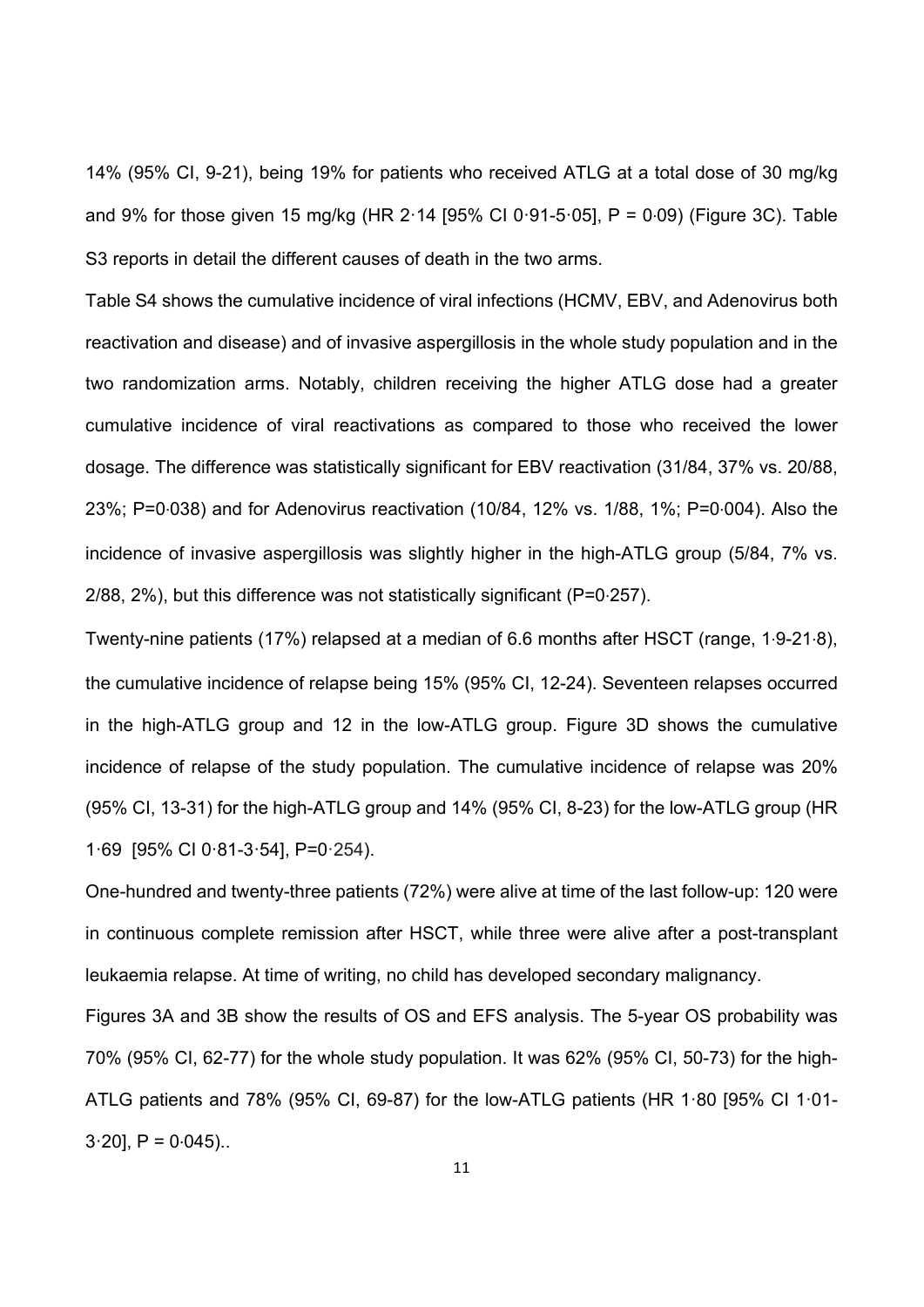Overall, the 5-year EFS was 69% (95% CI, 62-76); it was 61% (95% CI, 50-72) and 77% (95% CI, 68-85) in patients who received ATLG at the dose of 30 mg/kg or of 15 mg/kg, respectively (HR 1ꞏ87 [95% CI 1ꞏ07-3ꞏ28], P = 0∙028). Analysis of other variables potentially influencing EFS is shown in Table S5.

Table S6 and Figure S1 summarize the results of survival analysis for specific subgroups of patients, including acute leukaemia patients and subsets of patients stratified according to disease risk category, degree of donor/recipient HLA compatibility, and source of stem cells. Children with SR disease had a better EFS probability as compared with HR patients (Figure S1A), as well as those transplanted using an HLA-identical or one allelic disparate donor had a better outcome than those transplanted from a donor showing a greater disparity with the recipient, although the difference in univariate analysis is not statistically significant (Figure S1B). Noteworthy, in all subgroup analyses, we observed an advantage in terms of EFS for patients who received ATLG at the dose of 15 mg/kg as compared to those who received the 30 mg/kg dose. This advantage was statistically significant (P<0∙05) for all acute leukaemia patients, for those affected by ALL and for those receiving a transplant from a one-antigen or two-allele mismatched donor. The advantage was not statistically significant in the remaining comparisons, possibly due to the insufficient number of patients enrolled.

Chronic GVHD-free + relapse-free survival and extensive chronic GVHD-free + relapse-free survival were also evaluated (see Table S1 and Figure S2 for details). In both analyses, children who received low-ATLG had a slightly better outcome, even though in both cases the difference was not statistically significant.

Table 2 summarizes the results of multivariable analysis of grade II-IV acute GVHD, EFS, NRM and relapse. The use of a donor with either two allelic disparities or with one antigenic disparity was associated with an increased risk of grade II-IV acute GVHD, while a negative/negative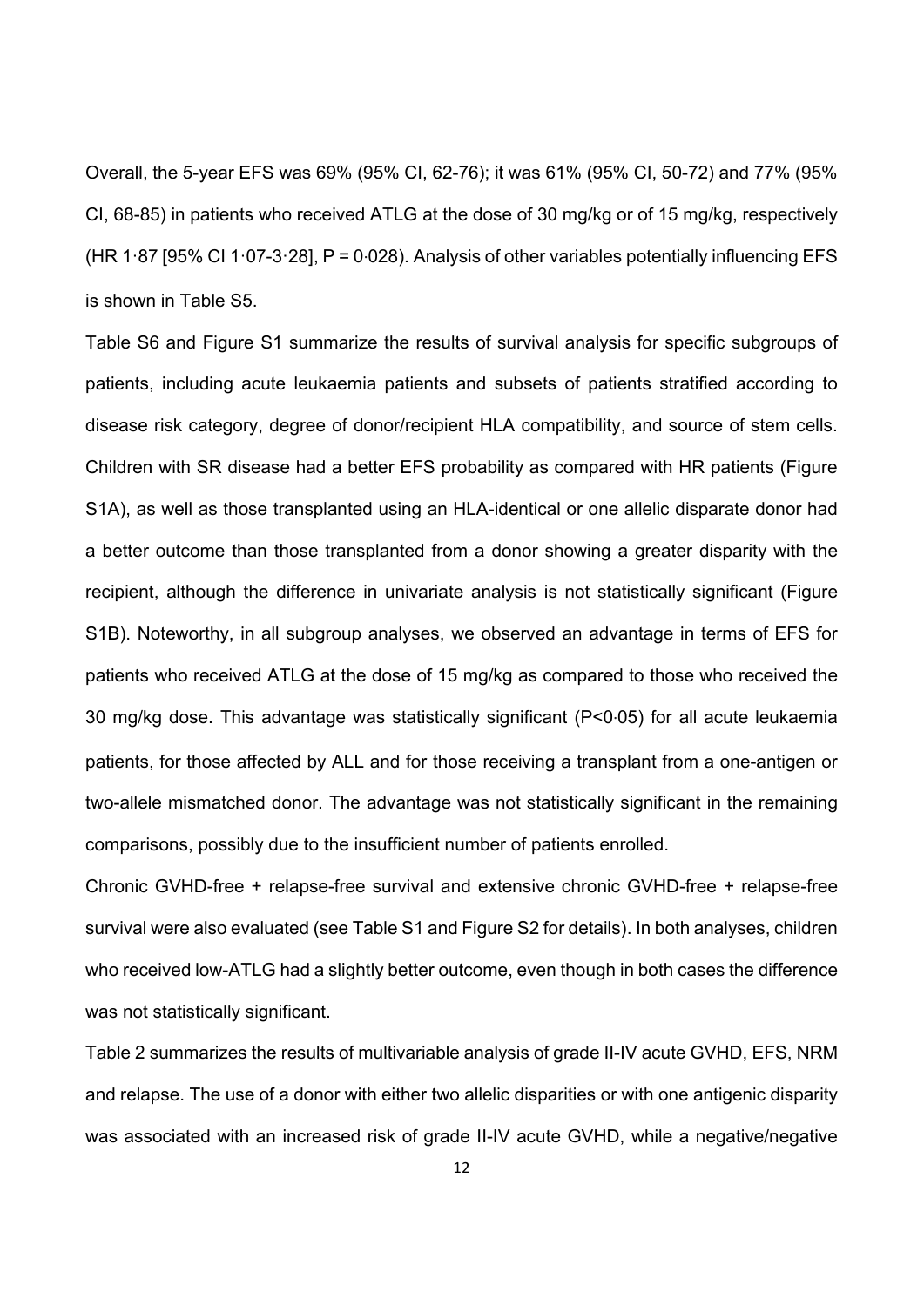donor/recipient CMV serology correlated with a lower risk of developing this complication (see Table 2 for details). In multivariable analysis of EFS, the following variables were associated with worse outcome: ATLG dose of 30 mg/kg (relative risk 1⋅90; P = 0⋅026), HLA disparity > one allele (relative risk 2∙08; P = 0∙01) and HR disease (relative risk 2∙46; P = 0∙0015). Only HR disease group resulted significantly associated with a higher risk of relapse (relative risk = 3∙52; P = 0∙0012), while the ATLG dose of 30 mg/kg was associated with a higher risk of NRM (relative risk = 1∙80; P = 0∙047).

### **DISCUSSION**

Although *in vivo* serotherapy has been largely used in the last two decades with the aim of reducing the incidence and severity of GVHD, few randomized trials have been conducted <sup>4-9</sup> and none of these in paediatric patients. Moreover, while all these controlled trials compared either rabbit-antihuman T-cell line (Jurkat) globulin (Grafalon®, Neovii Biotech) versus no ATLG  $6, 8, 9$  or rabbit-antihuman thymocyte globulin (Thymoglobulin®, Genzyme) versus no ATLG, $4, 5, 7$  no randomized study has addressed the issue of drug dose. Thus, the optimum ATLG therapeutic window and the timing of treatment have not yet been defined. Herein, we report the results of the first randomized clinical trial designed to establish the better dose of rabbit ATLG able to prevent acute GVHD, while maintaining the capacity of effectively controlling/eradicating infections and leukemia re-growth in children undergoing transplantation with either BM- or PBSC-derived grafts from a UD.

Despite the heterogeneity of disease transplanted and of conditioning regimens employed, our results show that, in an era in which high-resolution molecular typing for class I and class II HLA loci has significantly improved the clinical outcome of UD-HSCT by decreasing the risk of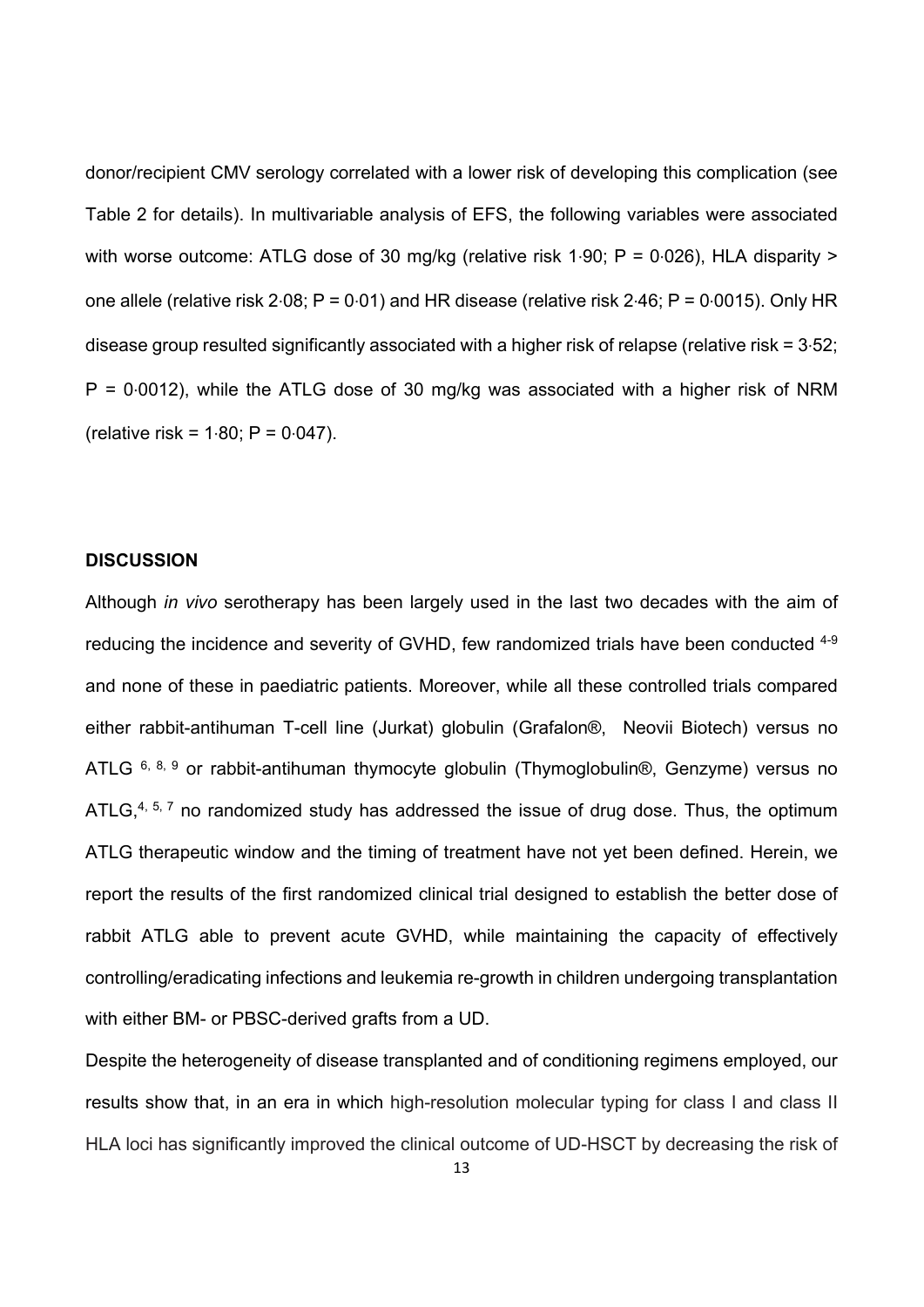immunological complications<sup>14, 23</sup> lowering the ATLG dose to 15 mg/kg did not affect the time to engraftment, and more importantly, the incidence of acute or chronic GVHD, while was associated with an improved probability of EFS, mainly due to a reduced risk of NRM. In particular, children given high-ATLG had a higher incidence of infection-related deaths (seven vs three in the low-ATLG group); moreover, they also experienced an increased risk of adenovirus and EBV infections. Although we do not have data on virus-specific immune reconstitution in the two randomization arms, several studies showed that ATLG has a half-life of  $7-14$  days, which means that patients are exposed to ATLG both before and after  $HSCT^{11}$ , <sup>24</sup> and there is substantial evidence that higher doses of ATG are associated with slower recovery of pathogen-specific immunity and higher incidence of fatal infections.<sup>4, 9, 10, 12</sup> Adenovirus infections are much more of a problem in paediatric patients (20-26%) undergoing HSCT than in adults (9%), possibly because of the reservoir of adenovirus in the general paediatric population.25, 26 Higher doses of ATLG depleting antiviral T cells transferred with the graft, because of the long half-life of the polyclonal antibodies, may have a detrimental effect on recovery of pathogen-specific T-cell immunity, which was demonstrated to be crucial for clearing the viral infection and preventing dissemination of adenovirus infection.25 Previous reports have also documented that both T-cell depletion and high rabbit ATLG serum levels on day seven after HSCT are associated with increased risk of EBV infection and posttransplantation lymphoproliferative disorder.<sup>27, 28</sup> Two patients given high-dose ATLG in our study developed PTLD and one died for this complication. It is important to note that a recent study showed that detection of multiple double-stranded DNA viruses has a dose-dependent association with increased mortality after HSCT.29

The use of low-dose ATLG was associated with statistically better EFS in the subgroups of children with acute leukaemia or with ALL, which represents the more frequent indication for an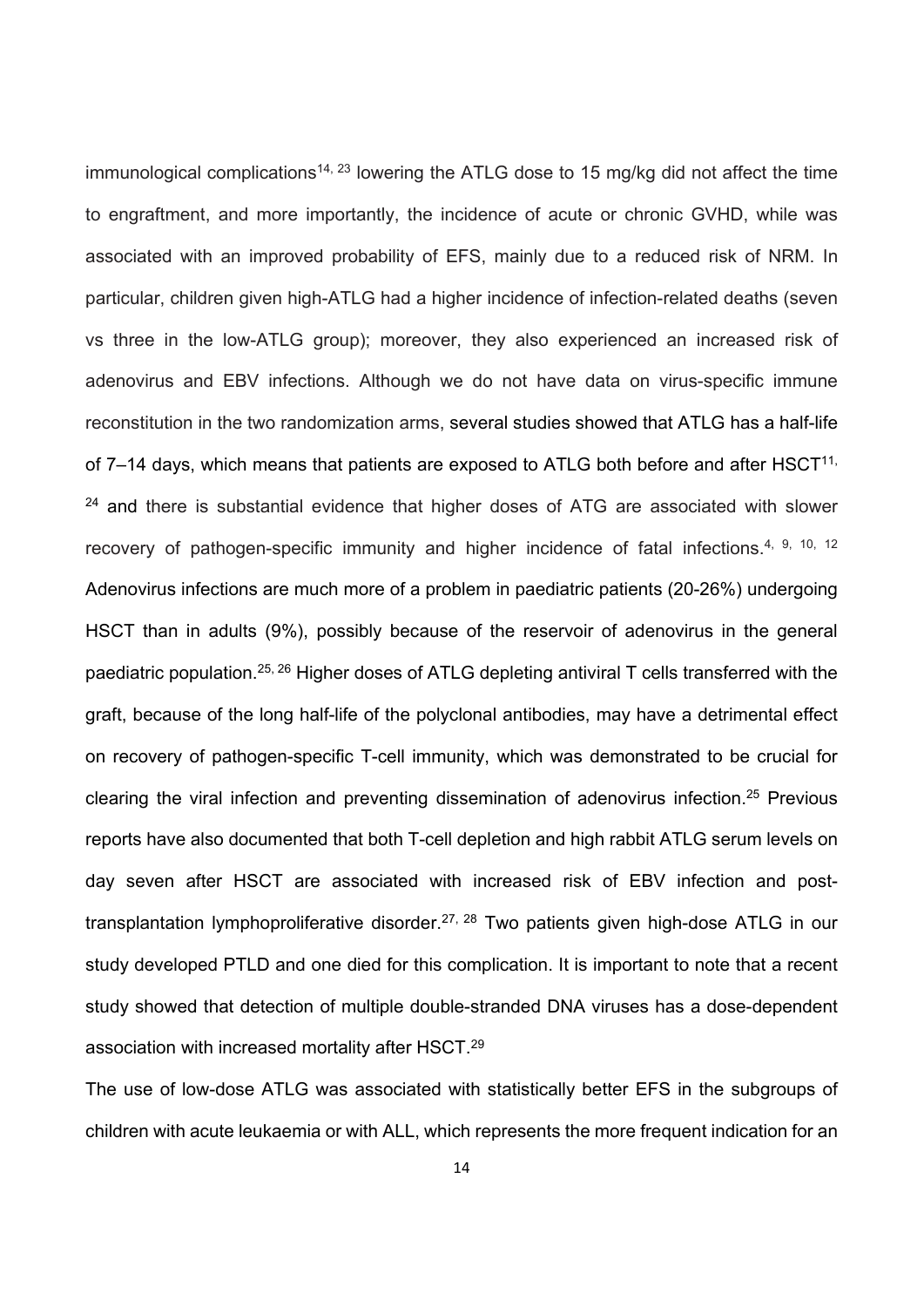allograft in haematological malignancies of childhood. In particular, the 78% probability of EFS at five years observed in the 50 children with ALL given low-dose ATLG is comparable with that recently reported by Peters et al.<sup>23</sup> in 306 children transplanted from an UD using a standardized transplantation and GVHD prophylaxis protocol (71% at 4 years).

Remarkably, the advantage of using low-dose ATLG was evident also in patients given PBSC, a stem cell source that, in comparison to BM, was shown to be associated with more chronic GVHD in a prospective, randomized trial conducted in UD-HSCT recipients,  $30$  probably reflecting the protective effect of intensive GVHD prophylaxis with cyclosporine, methotrexate, and rabbit ATLG.

In our cohort, the most frequent cause of treatment failure after transplantation was disease recurrence, which occurred in the first or more rarely in the second year after transplantation. While the dose of ATLG employed did not statistically influence the probability of relapse, this was mainly affected by the disease risk category, confirming that the stratification criterion chosen had a high predictive value on final outcome.

In this study, the rate of the composite end-point of survival free from chronic GVHD and from relapse was comparable between children given either high- or low-dose ATLG, suggesting that a lower dose of serotherapy does not affect the quality of life of surviving patients.

Different types of ATLG preparations have been tested as part of conditioning regimens to achieve *in vivo* T-cell depletion/modulation and, thus, to prevent GVHD. The ATLG preparation used in our study is a polyclonal antihuman T-lymphocyte immune globulin derived from rabbits after immunization with the Jurkat human T-cell line. This product preferentially targets T cells; however, since other antigens like CD19 or CD138 are also targeted by ATLG,<sup>31</sup> we cannot exclude a direct antitumor effect of the drug in B-cell ALL and to a lesser extent in myeloid leukaemias.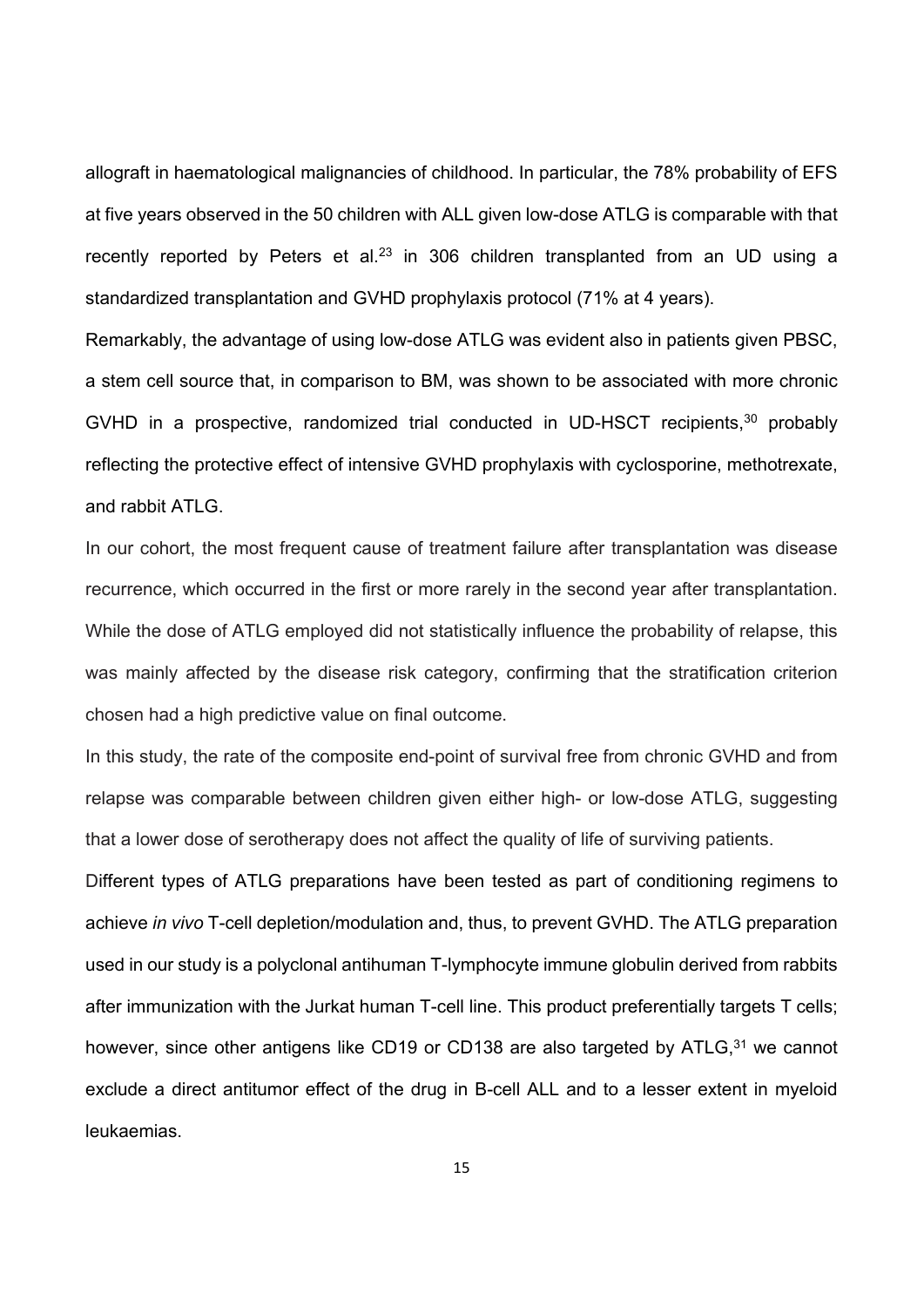Recent data on pharmacokinetics of ATLG in the paediatric population have shown that older children have a disproportionately higher exposure than younger children, because they have a lower clearance of the drug per  $kg<sub>10</sub>, 11$  In addition, a recipient low lymphocyte count at time of ATLG infusion was shown to translate into high exposure of donor T cells to the drug.<sup>10, 11</sup> These observations provide a rationale for envisaging for the future more sophisticated strategies on ATLG dose and timing of administration based on pharmacokinetics parameters. In summary, our data obtained in a randomized clinical trial with a long follow-up indicate that, in children with haematological malignancies transplanted from an UD selected through highresolution HLA typing, the use of low-dose rabbit ATLG results into better OS and EFS. Lowdose ATLG can spare life-threatening viral infections, without significantly increasing the incidence of acute and chronic GVHD and without adversely affecting other outcomes, like engraftment or relapse.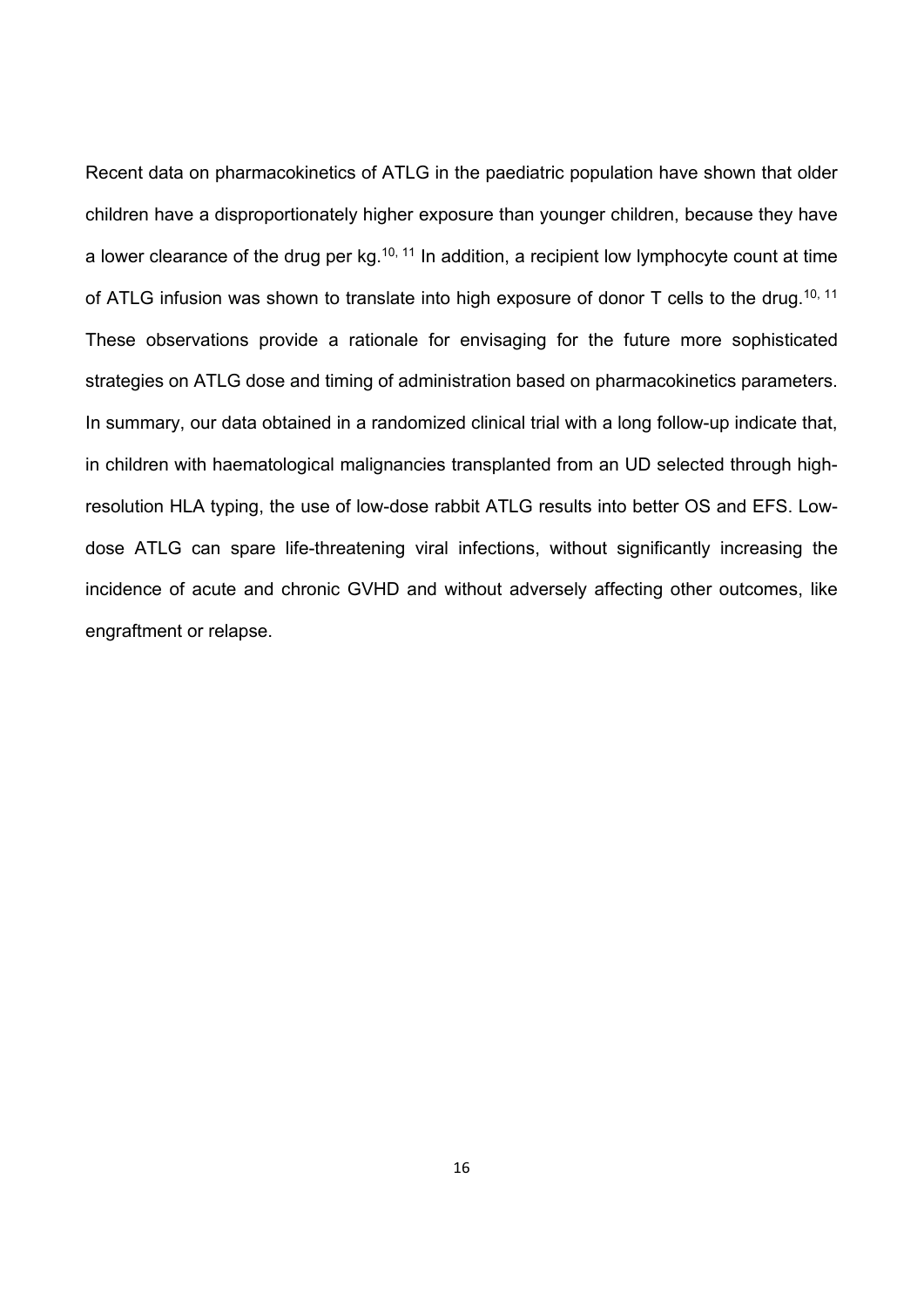### **Research in context:**

### Evidence before this study

This study was designed in 2007 with the aim of identifying the recommended dose of rabbit anti-T-lymphocytes globulin (ATLG) for prevention of acute graft-versus-host disease (GVHD) in children with haematological malignancies given allogeneic haematopoietic stem cell transplantation (HSCT) from an unrelated donor. At that time, a previously published randomized trial conducted in adult HSCT recipients had shown that, in comparison to patients given placebo, those treated with high-dose ATLG had a lower incidence and severity of GvHD, at the price, however, of a greater risk of infectious-related mortality. A second randomised trial of ATLG in adults given allogeneic HSCT from an unrelated donor was published in 2009, with a follow-up report in 2011. This second study confirmed that patients given ATLG (60 mg/kg) benefited from lower incidence/severity of acute GVHD, but also found a decrease in incidence of chronic GVHD in comparison to those receiving the placebo. A third randomized trial published in 2016 in adults given unrelated donor HSCT and comparing rabbit ATLG versus placebo provided support to previous findings, since ATLG prophylaxis of GVHD was shown to decrease the number of patients needing immunosuppressive treatment at 1 year after transplantation.

However, none of the three studies focused on paediatric patients or addressed the issue of the dose of ATLG to be employed for preventing GVHD occurrence, while preserving recovery of pathogen-specific immunity.

We updated this information by searching MEDLINE for articles published from Jan 1, 2008, to Jan 1, 2017, using the algorithm "hematopoietic stem cell transplantation" OR "bone marrow transplantation" OR "stem cell transplantation" OR "peripheral blood stem cell transplantation" AND "antithymocyte globulin" OR "anti-T-lymphocyte globulin" OR "GvHD prophylaxis in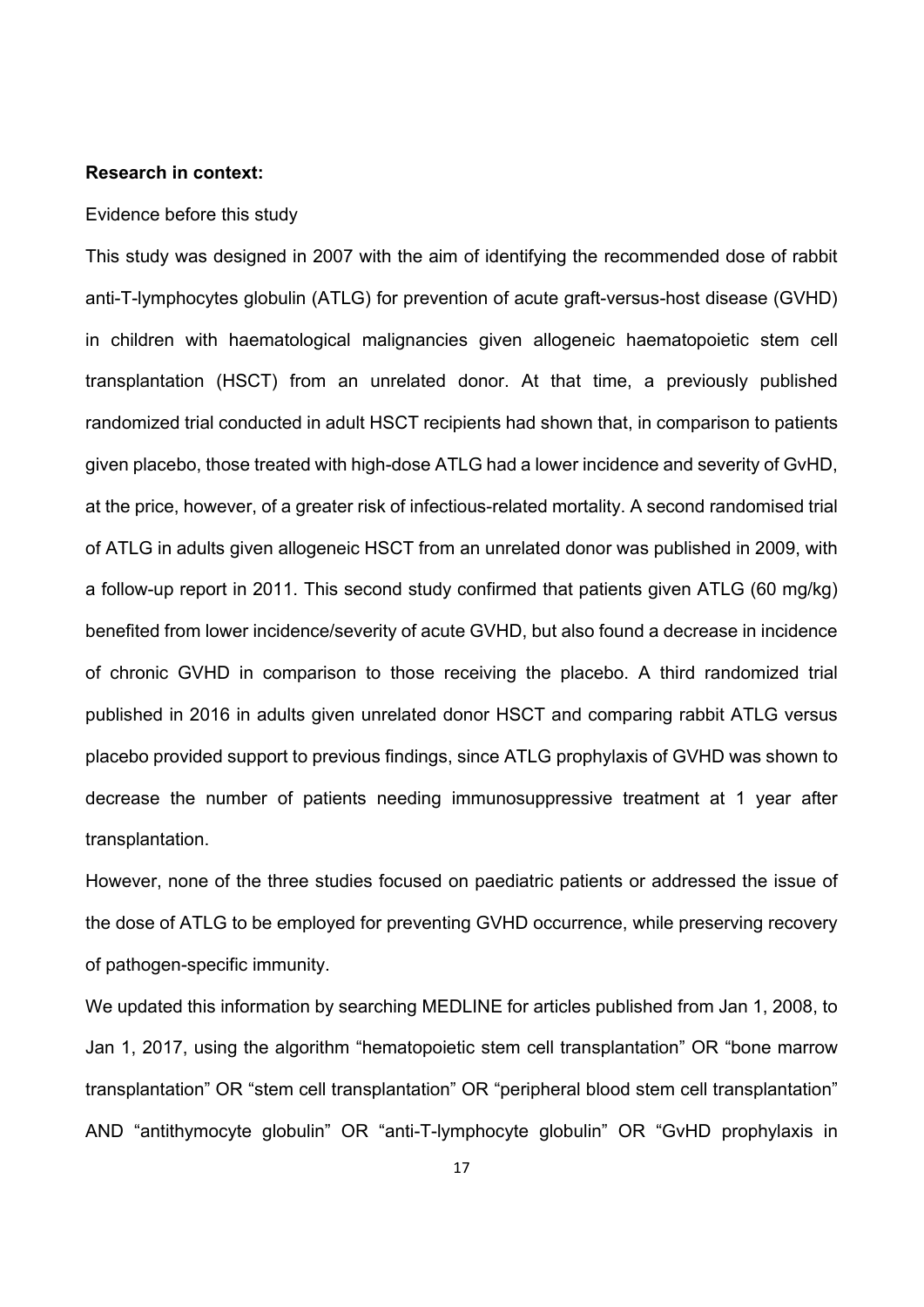children", but identified no additional prospective randomised trials of ATLG done in children receiving unrelated donor transplantation

### Added value of this study

This is the first randomized clinical trial comparing two different dosages of ATLG in unrelated donor HSCT recipients ever conducted. Moreover, none of the abovementioned studies have focused on paediatric patients, while our own prospective randomized trial included only children. We have a long follow-up (median value for surviving patients being 4.2 years, range 3.3-7.3), this rendering our data reliable and robust enough to draw definitive conclusions.

### Implications of all the available evidence

The results of our study provide a clear and clinically useful message, namely that children with haematological malignancies given an unrelated donor HSCT should receive low-dose (15 mg/kg) instead of high-dose (30 mg/kg) ATLG for avoiding the risk of increasing non-relapse mortality, and thus, impairing the probability of event-free survival. The advantage of using lowdose ATLG is confirmed in the subset of children with acute lymphoblastic leukaemia, which represents the more frequent indication to HSCT. Noteworthy, decreasing the ATLG dose to 15 mg/kg did not affect the time to engraftment, and more importantly, the incidence of acute or chronic GVHD.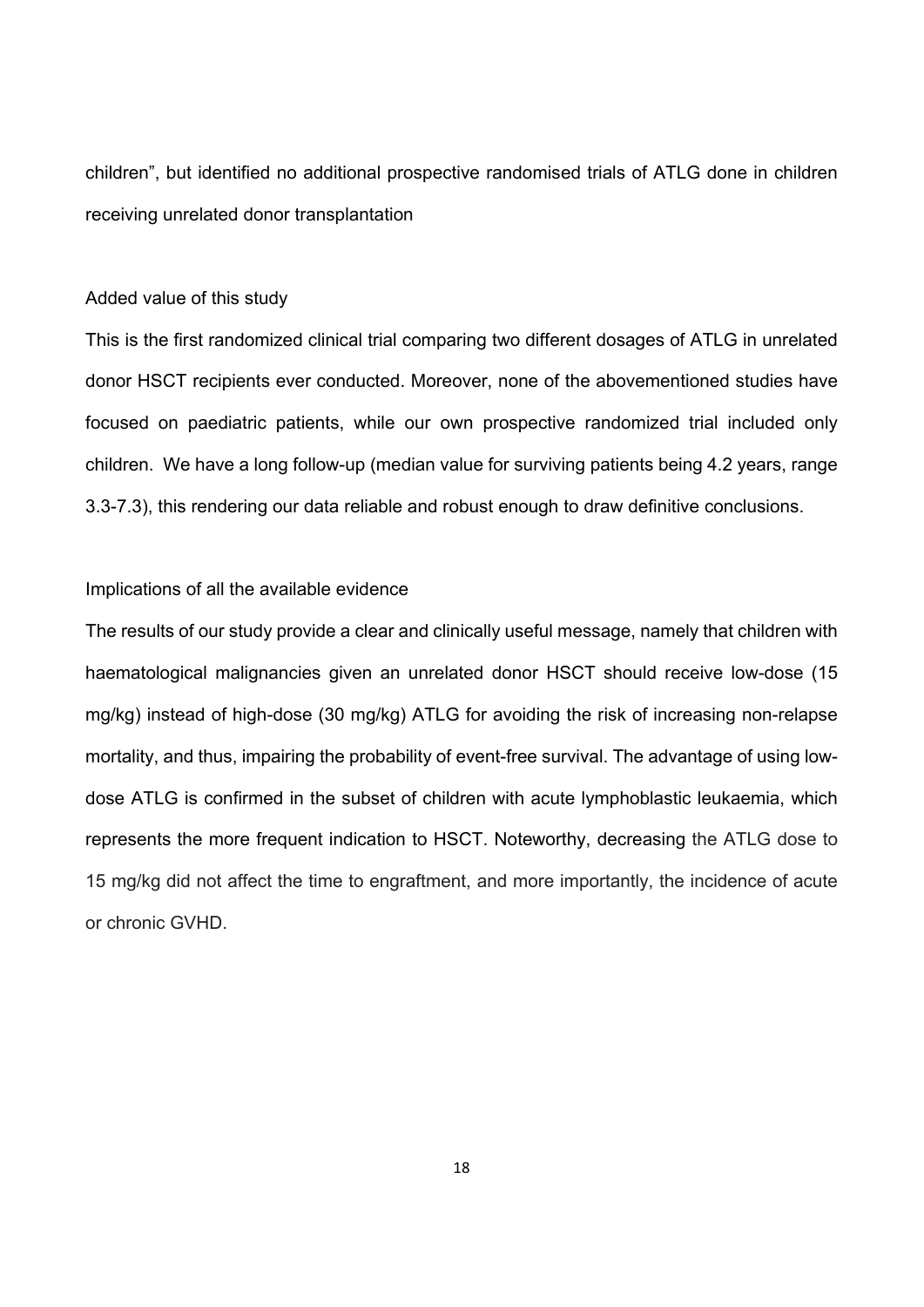### **Authors' contribution**

*Conception and design*: F. Locatelli, M.E. Bernardo and M. Zecca. *Transplantation of patients and collection of data*: F. Locatelli, M.E. Bernardo, A. Bertaina, C. Rognoni, P. Comoli, A. Rovelli, A. Pession, F. Fagioli, C. Favre, E. Lanino, G. Giorgiani, P. Merli, D. Pagliara, A. Prete, and M. Zecca *Analysis and interpretation of data (e.g. statistical analysis, computational analysis):* F. Locatelli, A. Bertaina, C. Rognoni, P. Merli, and M. Zecca *Writing of the manuscript:* F. Locatelli, A. Bertaina, P. Merli, and M. Zecca *Review and approval of the manuscript:* all the authors *Study supervision:* F. Locatelli, A. Bertaina, P. Merli, and M. Zecca

**Acknowledgments:** This work was supported by grants from: Associazione Italiana Ricerca sul Cancro (AIRC, Special Grant "5xmille"-9962 to F.L.; "My first AIRC" grant 15925 to A.B.; AIRC IG- 17200 to F.L.), Ministero della Salute (RF-2010-2316606 to F.L.), Regione Lazio (Grant FILAS to F.L.).

**Disclosure**: None of the authors has any conflict of interest to disclose.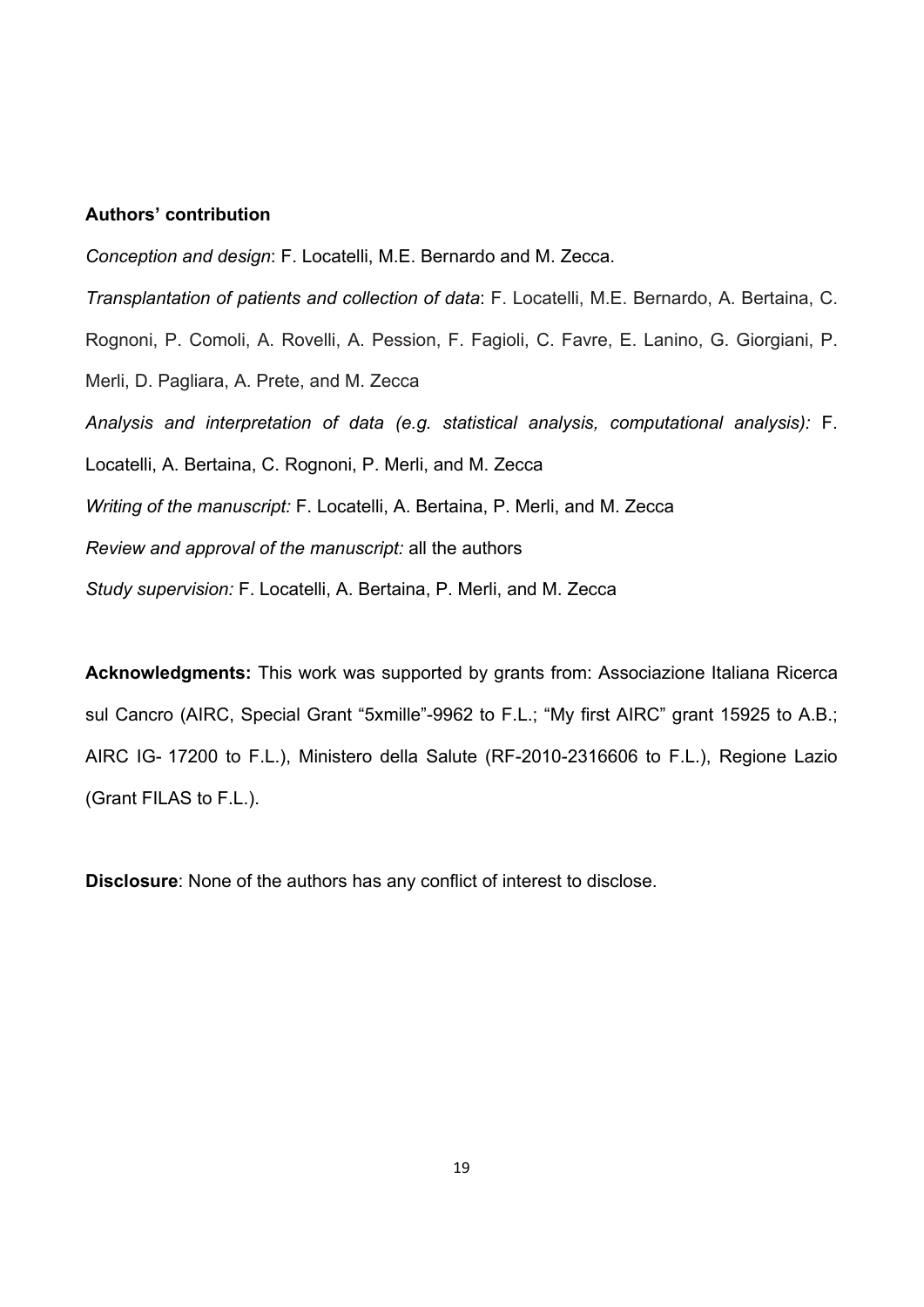**Table 1.** Patient and transplant characteristics.

| <b>Randomization arm</b> |                |              |                |              |                |              |  |
|--------------------------|----------------|--------------|----------------|--------------|----------------|--------------|--|
|                          |                | 15 mg/kg     | 30 mg/kg       |              |                | <b>Total</b> |  |
| Number of patients       |                | 88 (51%)     | 84             | (49%)        |                | 172 (100%)   |  |
|                          |                |              |                |              |                |              |  |
| Gender:                  |                |              |                |              |                |              |  |
| Male                     |                | 54 (61%)     |                | 54 (64%)     |                | 108 (63%)    |  |
| Female                   |                | 34 (39%)     | 30             | (36%)        |                | 64 (37%)     |  |
|                          |                |              |                |              |                |              |  |
| Age at diagnosis (years) |                | $7.5$ (1-18) |                | $7.0$ (1-18) |                | $7.0$ (1-18) |  |
|                          |                |              |                |              |                |              |  |
| Diagnosis:               |                |              |                |              |                |              |  |
| <b>ALL</b>               |                | 50 (57%)     |                | 44 (52%)     |                | 94 (55%)     |  |
| AML                      |                | 21 (24%)     | 21             | (25%)        |                | 42 (24%)     |  |
| CML                      | $\mathbf 1$    | (1%)         | 2 <sup>7</sup> | (2%)         | 3 <sup>7</sup> | (2%)         |  |
| <b>MDS</b>               |                | 12 (14%)     |                | 13 (16%)     |                | 25 (14%)     |  |
| <b>NHL</b>               | $\overline{4}$ | (4%)         |                | 4(5%)        |                | 8(5%)        |  |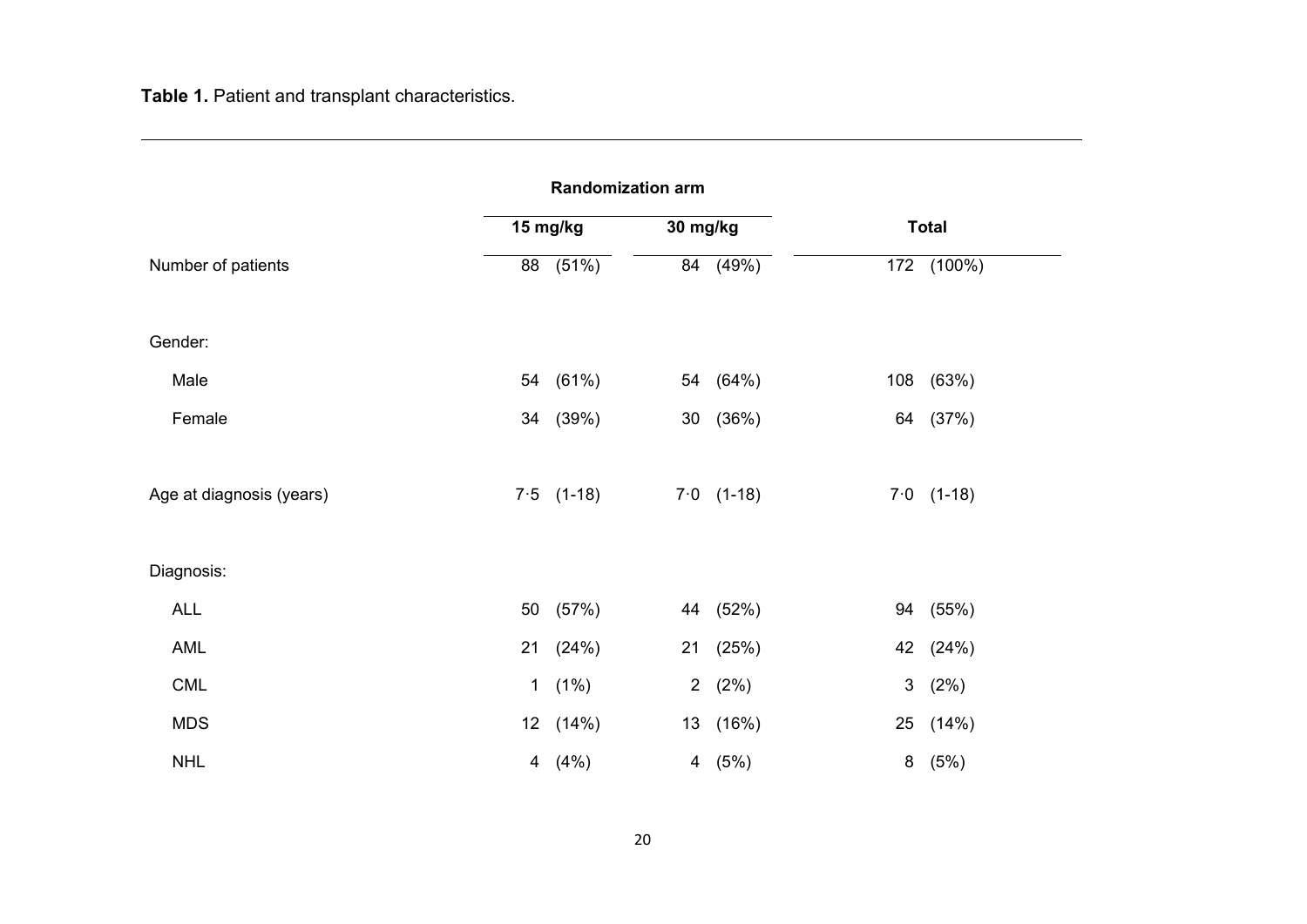| Age at HSCT (years)       |    | $9.0$ (1-19) |                | $9.0$ (1-19) |     | $9.0$ (1-19) |
|---------------------------|----|--------------|----------------|--------------|-----|--------------|
|                           |    |              |                |              |     |              |
| Disease risk category:    |    |              |                |              |     |              |
| Standard risk             | 57 | (65%)        | 50             | (60%)        | 107 | (62%)        |
| High risk                 | 31 | (35%)        | 34             | (40%)        | 65  | (38%)        |
|                           |    |              |                |              |     |              |
| Year of transplantation   |    |              |                |              |     |              |
| 2008                      |    | 12 (14%)     | 8              | (9%)         | 20  | (12%)        |
| 2009                      | 13 | (15%)        | 18             | (21%)        | 31  | (18%)        |
| 2010                      | 16 | (18%)        | 15             | (18%)        | 31  | (18%)        |
| 2011                      | 26 | (30%)        | 24             | (29%)        | 50  | (29%)        |
| 2012                      | 21 | (23%)        | 19             | (23%)        | 40  | (23%)        |
|                           |    |              |                |              |     |              |
| Centre of transplantation |    |              |                |              |     |              |
| Pavia                     | 20 | (23%)        | 22             | (26%)        | 42  | (24%)        |
| Rome                      | 22 | (25%)        | 17             | (20%)        | 39  | (23%)        |
| Monza                     | 10 | (12%)        | 13             | (16%)        | 23  | (13%)        |
| Bologna                   | 11 | (12%)        | 9              | $(11\%)$     | 20  | (12%)        |
| Turin                     | 11 | (12%)        | 7 <sup>7</sup> | (8%)         | 18  | $(10.5\%)$   |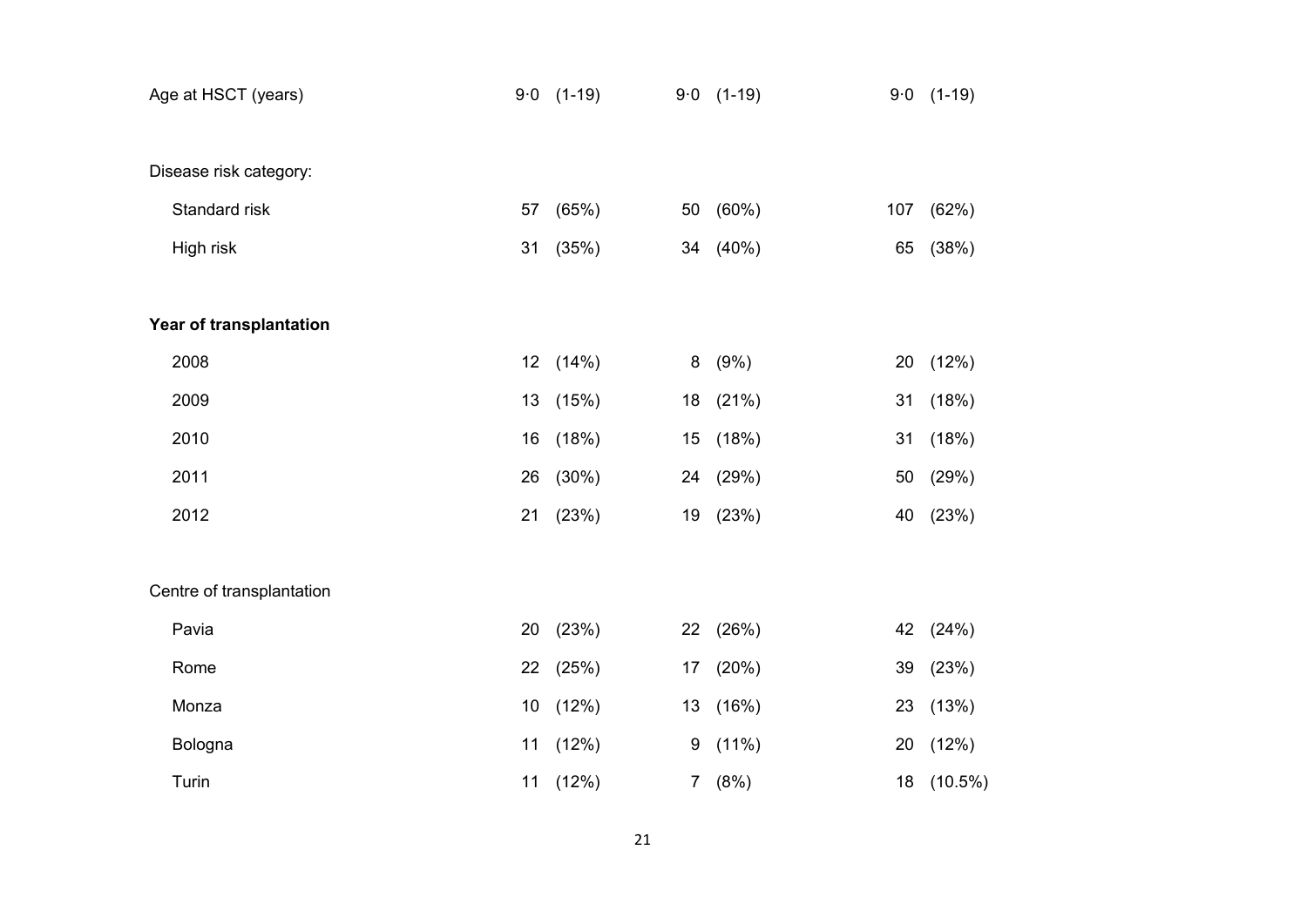| Pisa                                    | 8              | (9%)     | 10 <sub>1</sub> | (12%)    | 18  | $(10.5\%)$ |
|-----------------------------------------|----------------|----------|-----------------|----------|-----|------------|
| Genoa                                   | 6              | (7%)     | 6               | (7%)     |     | 12 (7%)    |
| Donor - recipient HLA disparity         |                |          |                 |          |     |            |
| Identical or 1 allele disparity         |                | 64 (73%) | 61              | (73%)    | 125 | (73%)      |
| 1 Antigen or > 1 allele disparity       | 24             | (27%)    | 23              | (27%)    | 47  | (27%)      |
| <b>Stem cell source</b>                 |                |          |                 |          |     |            |
| Bone marrow                             |                | 72 (82%) |                 | 70 (83%) | 142 | (79%)      |
| Peripheral blood                        | 16             | (18%)    | 14              | (17%)    | 30  | (21%)      |
| <b>Conditioning regimen</b>             |                |          |                 |          |     |            |
| <b>Busulfan-based</b>                   | 30             | (34%)    |                 | 38 (45%) | 68  | (40%       |
| Busulfan + Cyclophosphamide + Melphalan | 18             |          | 25              |          | 43  |            |
| Busulfan + Thiotepa + Cyclophosphamide  | $\overline{7}$ |          | 8               |          | 15  |            |
| Busulfan + Cyclophosphamide             | $\overline{5}$ |          | 5               |          | 10  |            |
| <b>Treosulfan-based</b>                 | 13             | (15%)    | 13              | (15%)    | 26  | (15%)      |
| Thiotepa + Treosulfan + Fludarabine     | 7              |          | 9               |          | 16  |            |
| Treosulfan + Fludarabine                | 6              |          | 4               |          | 10  |            |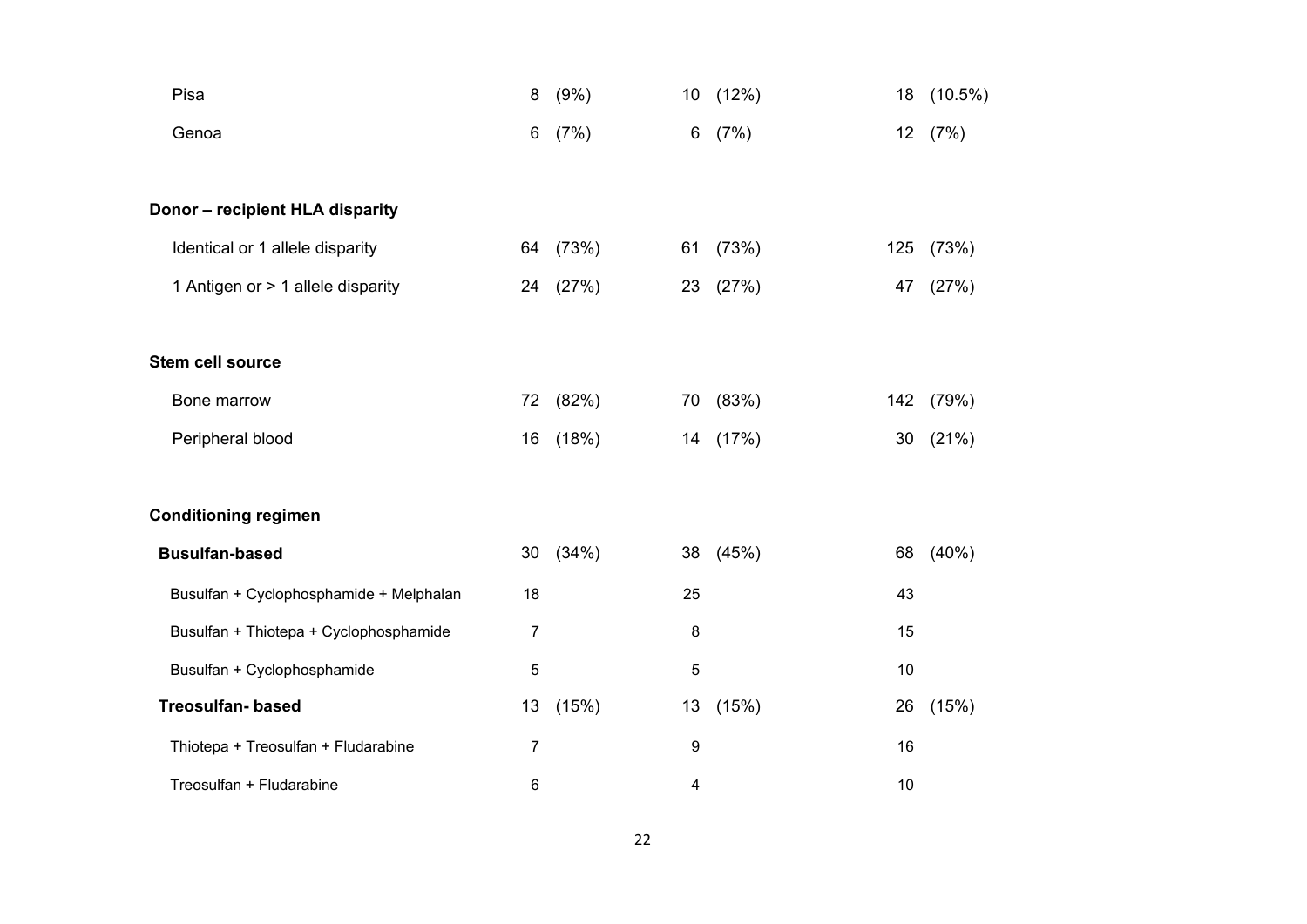| <b>TBI-based</b>                                    | 45 (51%)     | 33 (39%)     | 78 (45%)     |
|-----------------------------------------------------|--------------|--------------|--------------|
| TBI + Thiotepa + Cyclophosphamide                   | 29           | 20           | 49           |
| TBI + Thiotepa + Fludarabine                        | 11           | 7            | 18           |
| $TBI + VP16$                                        | 5            | 6            | 11           |
|                                                     |              |              |              |
| <b>Cell dose infused</b>                            |              |              |              |
| Bone marrow (TNC x 10 <sup>8</sup> /kg)             | $(2-7)$<br>4 | $5(2-9)$     | $(2-9)$<br>4 |
| Peripheral blood (CD34+ cell x 10 <sup>6</sup> /kg) | $(3-8)$      | 6<br>$(3-8)$ | $(3-9)$<br>6 |
|                                                     |              |              |              |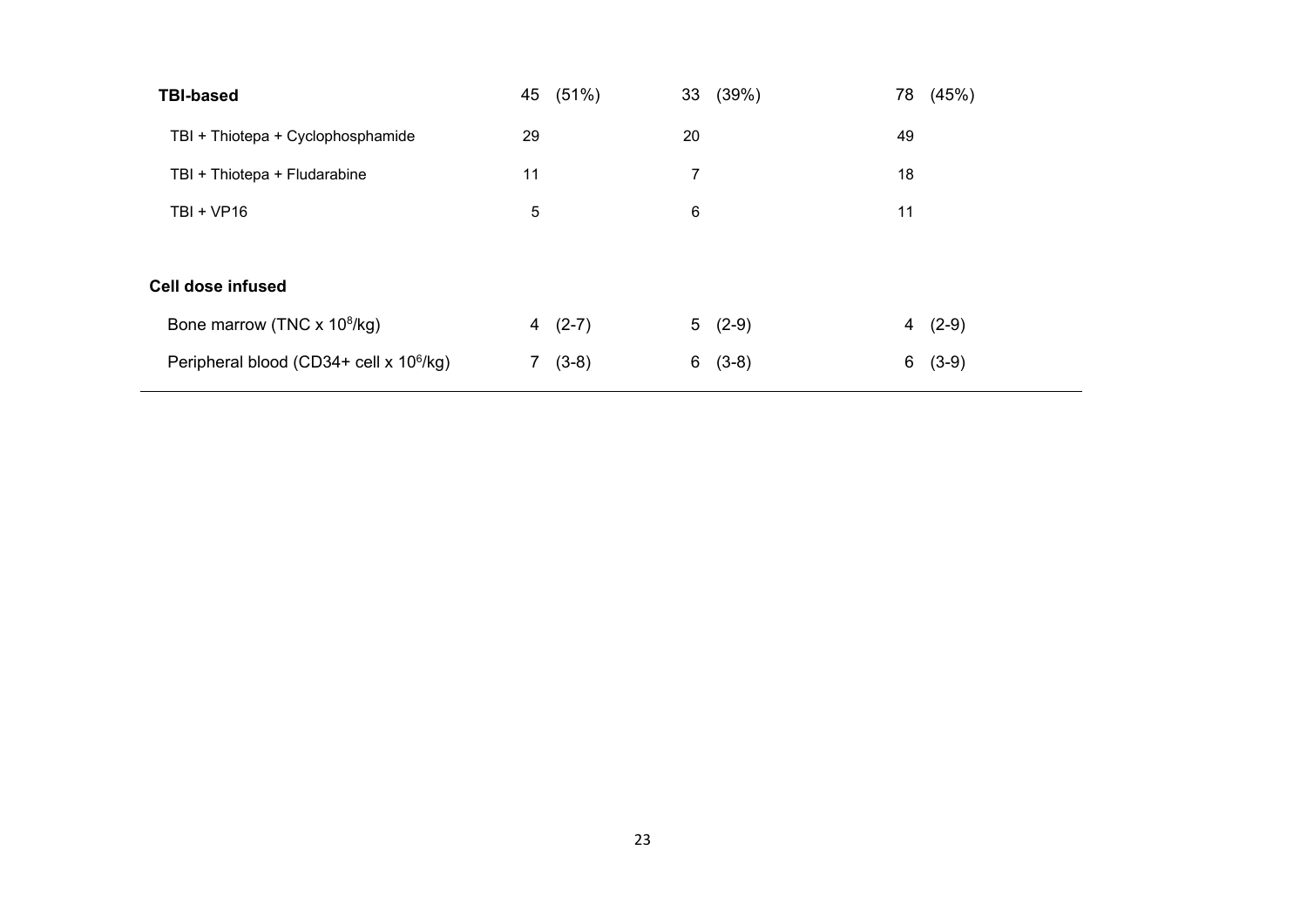**Table 2.** Multivariable analysis on grade II-IV acute GVHD, EFS, NRM and relapse risk

|                                                                                    | Relative risk (95% CI) |                        | P      |
|------------------------------------------------------------------------------------|------------------------|------------------------|--------|
| <b>GRADE II-IV ACUTE GVHD</b><br>Disease risk category                             |                        |                        |        |
| HR vs. SR                                                                          |                        | $0.59$ $(0.32-1.08)$   | 0.087  |
| <b>HLA compatibility</b><br>> 1 allele mismatch vs. Identical or 1 allele mismatch |                        | $2.22$ $(1.29-3.85)$   | 0.0043 |
| <b>Stem cell source</b><br>Peripheral blood vs. bone marrow                        | 0.76                   | $(0.36 - 1.61)$        | 0.470  |
| Donor -> recipient CMV serology<br>Negative -> positive vs. Negative -> negative   |                        | $11.52$ $(1.57-84.47)$ | 0.016  |
| Positive -> negative vs. Negative -> negative                                      |                        | $7.42$ $(0.98-56.69)$  | 0.053  |
| Positive -> positive vs. Negative -> negative                                      |                        | $10.34$ $(1.43-74.78)$ | 0.021  |
| <b>Randomization arm</b><br>ATG dose: 30 mg/kg vs. 15 mg/kg                        |                        | $0.76$ $(0.42-1.38)$   | 0.370  |
| <b>EVENT-FREE SURVIVAL</b>                                                         |                        |                        |        |
| Disease risk category<br>HR vs. SR                                                 |                        | $2.46$ $(1.41-4.27)$   | 0.0015 |
| <b>HLA compatibility</b><br>> 1 allele mismatch vs. Identical or 1 allele mismatch |                        | $2.08$ $(1.2-3.7)$     | 0.0111 |
| Stem cell source<br>Peripheral blood vs. bone marrow                               |                        | $0.92$ $(0.41-2.07)$   | 0.885  |
| <b>Randomization arm</b><br>ATG dose: 30 mg/kg vs. 15 mg/kg                        |                        | $1.90$ $(1.07-3.3)$    | 0.0256 |
| <b>NON-RELAPSE MORTALITY</b>                                                       |                        |                        |        |
| Disease risk category<br>HR vs. SR                                                 | 1.56                   | $(0.68 - 3.54)$        | 0.187  |
| <b>HLA compatibility</b><br>> 1 allele mismatch vs. Identical or 1 allele mismatch |                        | $2.00$ $(0.87-4.59)$   | 0.107  |

 **Stem cell source**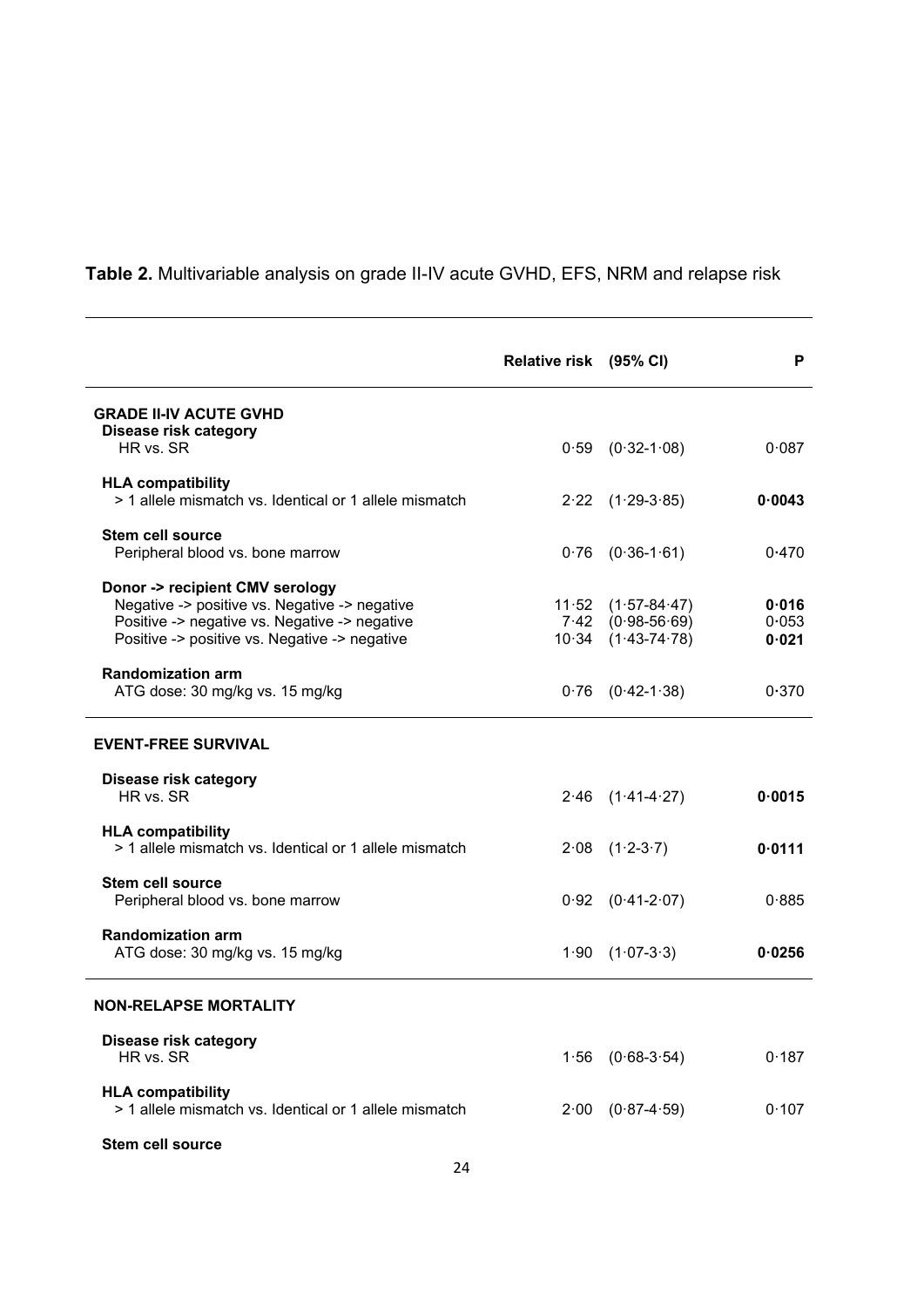| Peripheral blood vs. bone marrow                                                   | 0.25 | $(0.03 - 1.88)$      | 0.473  |
|------------------------------------------------------------------------------------|------|----------------------|--------|
| <b>Randomization arm</b><br>ATG dose: 30 mg/kg vs. 15 mg/kg                        | 1.80 | $(1.07 - 3.0)$       | 0.047  |
| <b>RELAPSE</b>                                                                     |      |                      |        |
| Disease risk category<br>HR vs. SR                                                 |      | $3.52$ $(1.65-7.51)$ | 0.0012 |
| <b>HLA compatibility</b><br>> 1 allele mismatch vs. Identical or 1 allele mismatch | 2.12 | $(0.94 - 4.58)$      | 0.0551 |
| Stem cell source<br>Peripheral blood vs. bone marrow                               |      | $1.95$ $(0.81-4.67)$ | 0.081  |
| <b>Randomization arm</b><br>ATG dose: 30 mg/kg vs. 15 mg/kg                        | 1.80 | $(0.85 - 3.81)$      | 0.126  |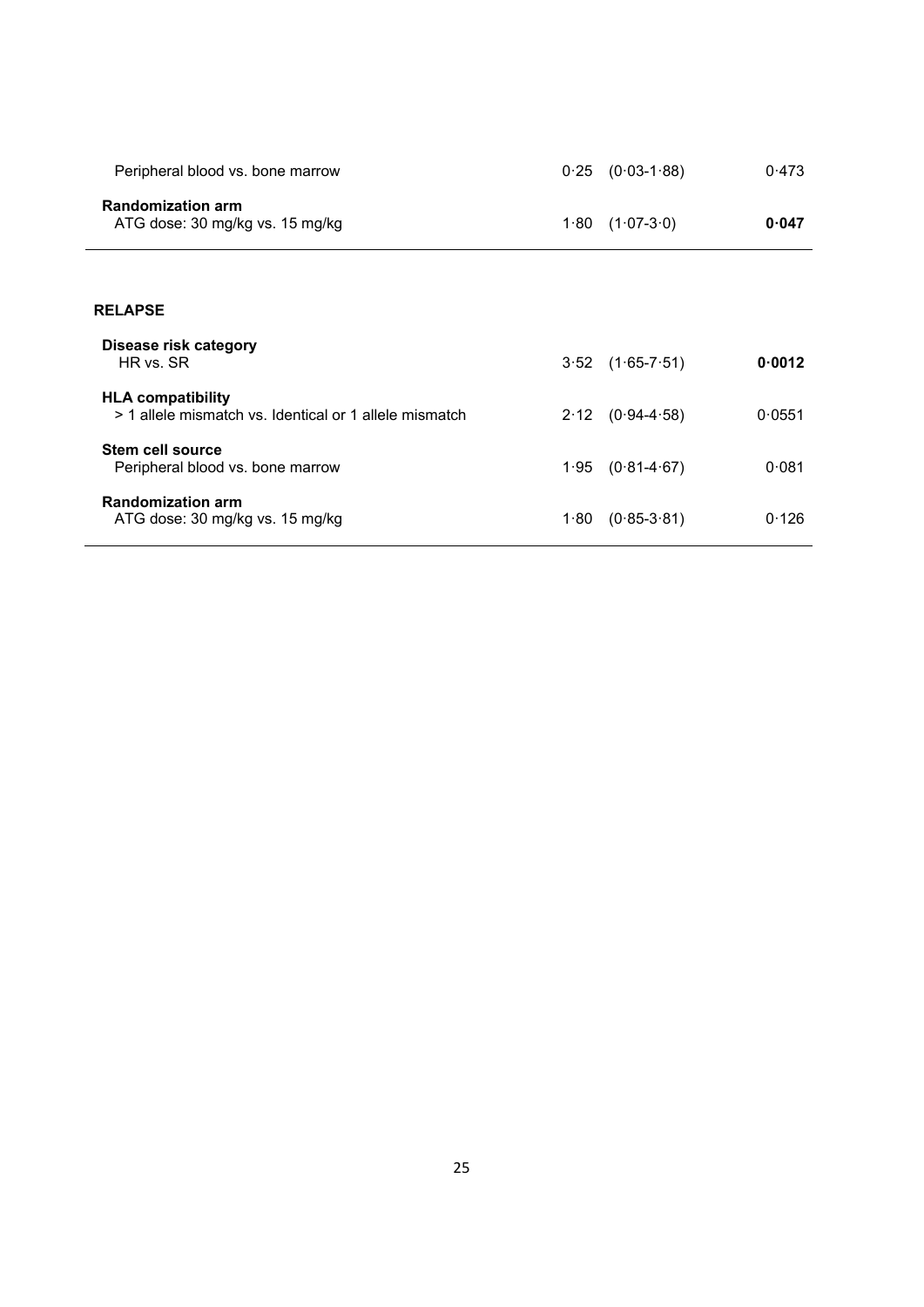## **Figure legends**

**Figure 1.** Trial profile of the whole population enrolled into the randomized trial.

**Figure 2.** Cumulative incidence of grade II-IV acute GVHD (A), grade III-IV acute GVHD (B), chronic GVHD (C) and extensive chronic GVHD (D) in the two randomization arms.

**Figure 3.** Five-year probability of overall survival (SURV) (A), event-free survival (EFS) (B), cumulative incidence of non-relapse mortality (NRM) (C) and relapse (REL) (D) according to randomization arm.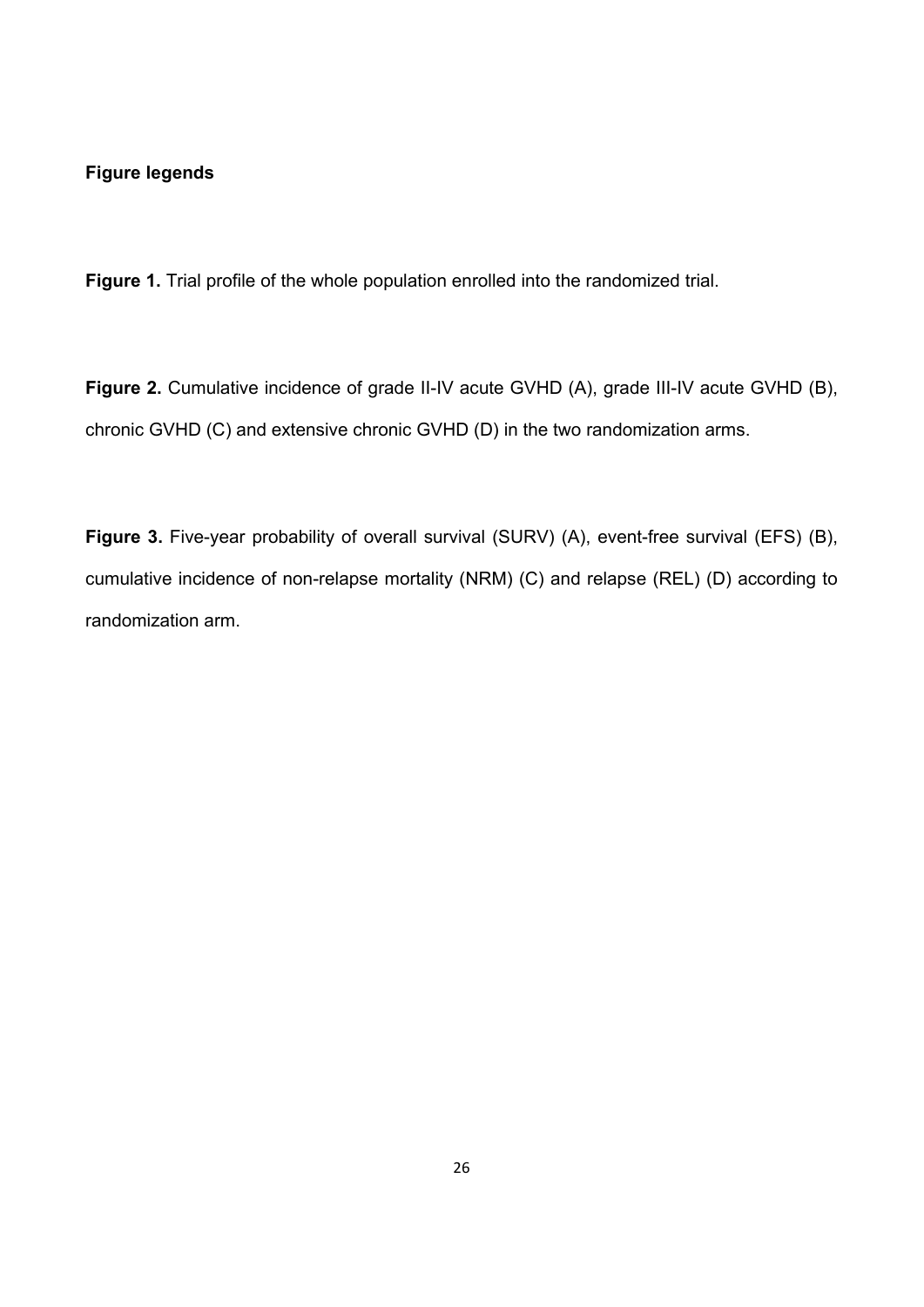

**Figure 1**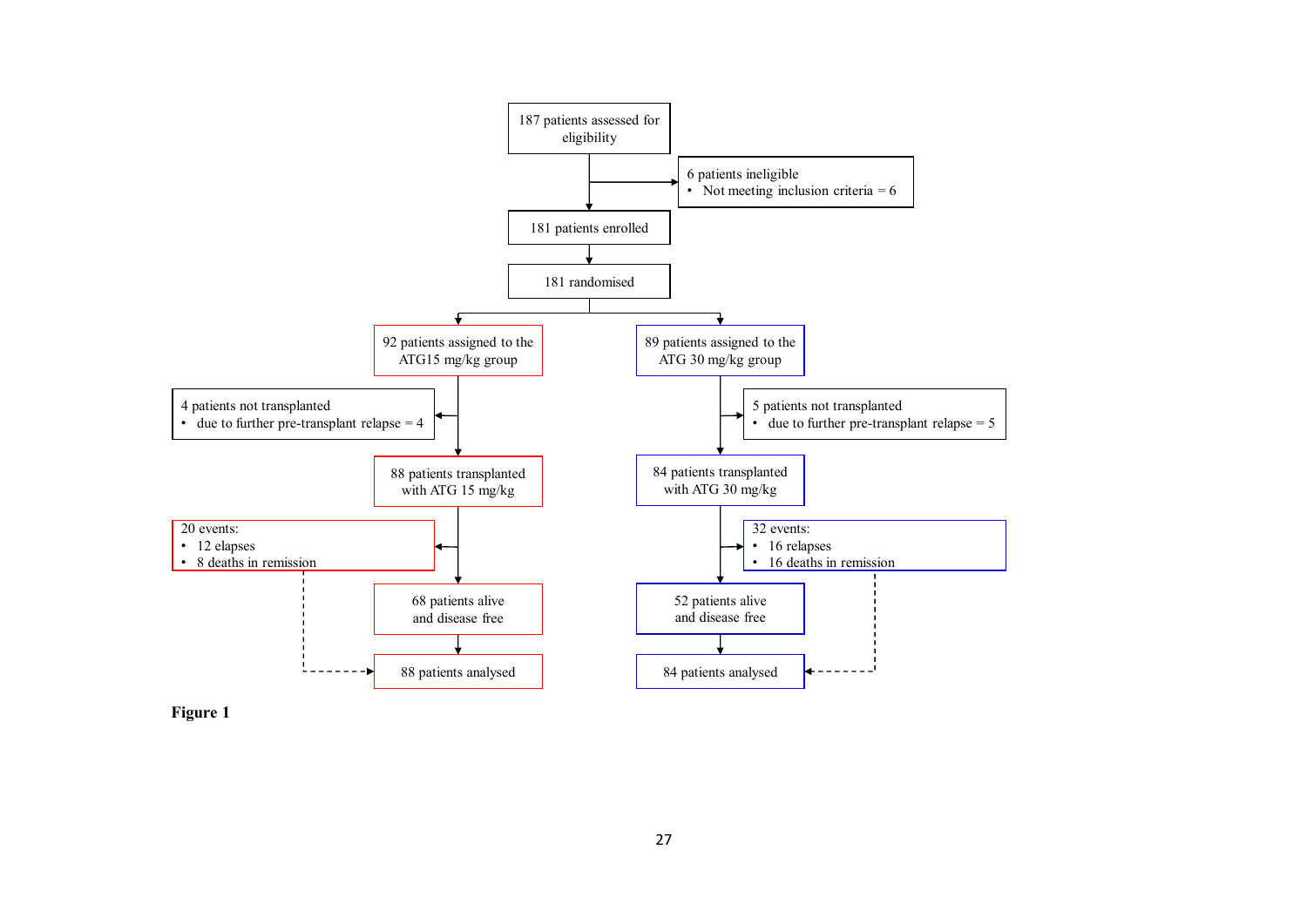



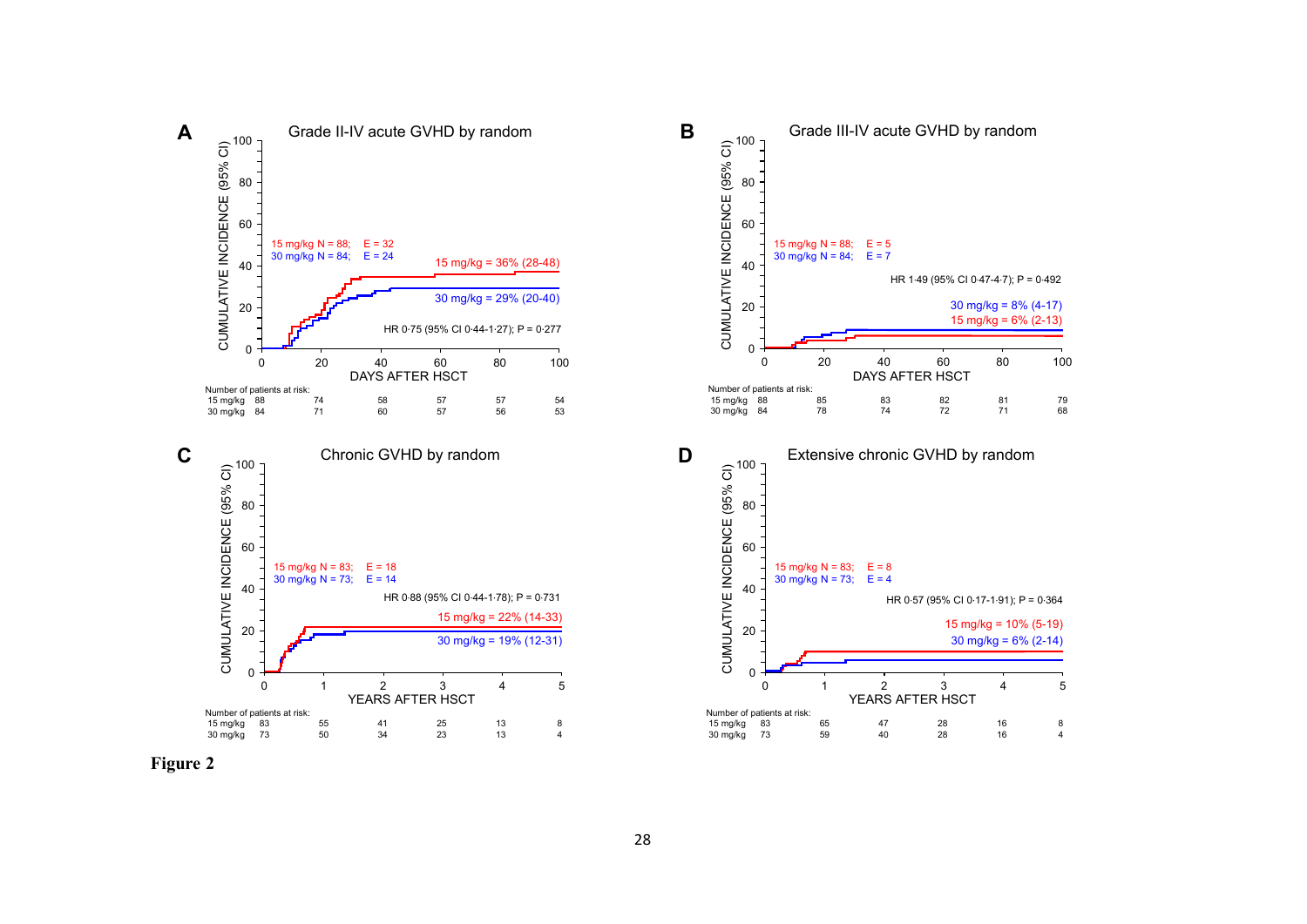



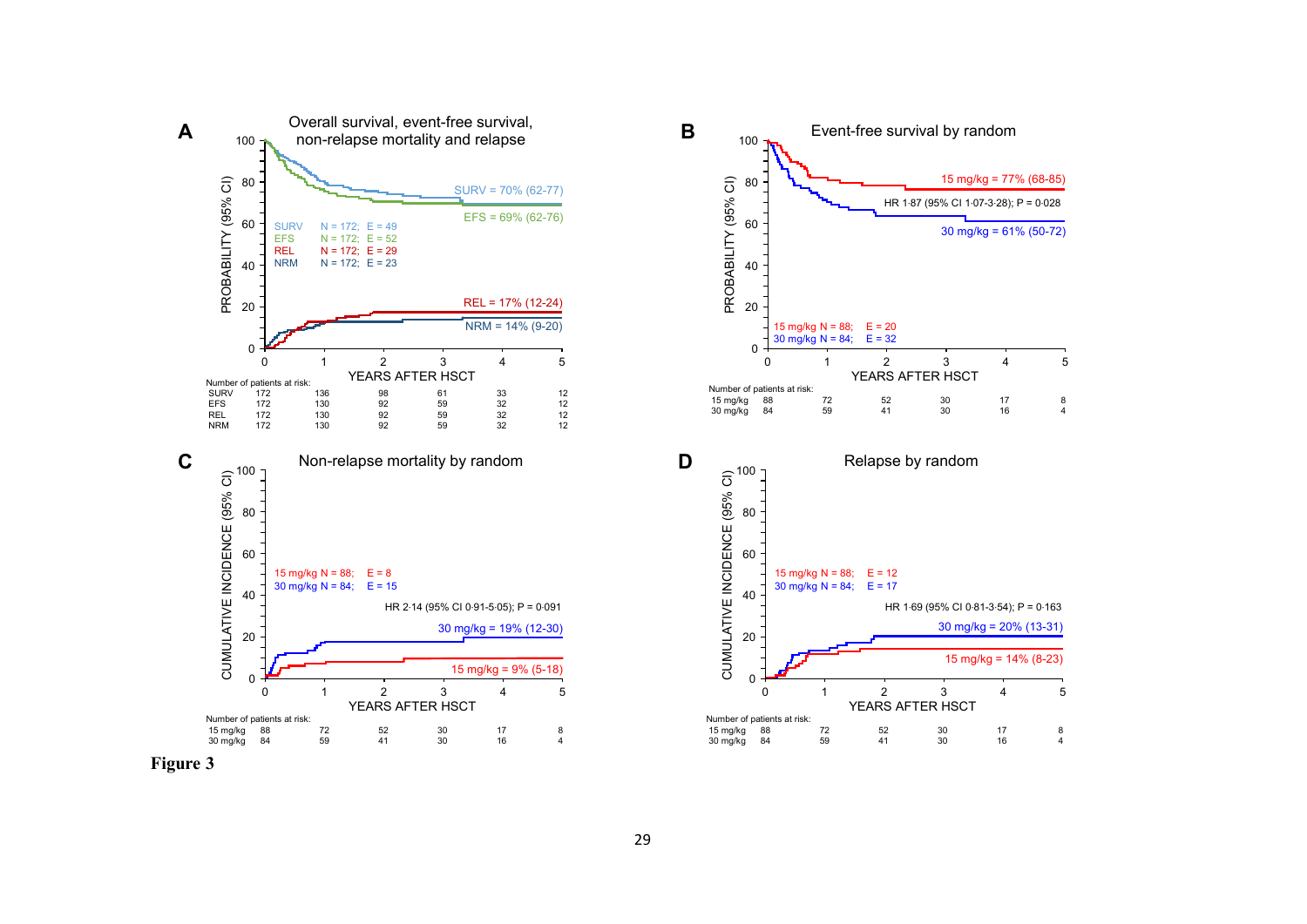#### **REFERENCES**

1. Ferrara JL, Levine JE, Reddy P, Holler E. Graft-versus-host disease. *Lancet*. 2009; 373(9674): 1550-61.

2. Boyiadzis M, Arora M, Klein JP, et al. Impact of Chronic Graft-versus-Host Disease on Late Relapse and Survival on 7,489 Patients after Myeloablative Allogeneic Hematopoietic Cell Transplantation for Leukemia. *Clin Cancer Res* 2015; 21(9): 2020-8.

3. Zecca M, Prete A, Rondelli R, et al. Chronic graft-versus-host disease in children: incidence, risk factors, and impact on outcome. *Blood* 2002; 100(4): 1192-200.

4. Bacigalupo A, Lamparelli T, Bruzzi P, et al. Antithymocyte globulin for graft-versus-host disease prophylaxis in transplants from unrelated donors: 2 randomized studies from Gruppo Italiano Trapianti Midollo Osseo (GITMO). *Blood* 2001; 98(10): 2942-7.

5. Bacigalupo A, Lamparelli T, Barisione G, et al. Thymoglobulin prevents chronic graft-versus-host disease, chronic lung dysfunction, and late transplant-related mortality: long-term follow-up of a randomized trial in patients undergoing unrelated donor transplantation. *Biol Blood Marrow Transplant* 2006; 12(5): 560-5.

6. Finke J, Bethge WA, Schmoor C, et al. Standard graft-versus-host disease prophylaxis with or without anti-T-cell globulin in haematopoietic cell transplantation from matched unrelated donors: a randomised, open-label, multicentre phase 3 trial. *Lancet Oncol* 2009; 10(9): 855-64.

7. Walker I, Panzarella T, Couban S, et al. Pretreatment with anti-thymocyte globulin versus no anti-thymocyte globulin in patients with haematological malignancies undergoing haemopoietic cell transplantation from unrelated donors: a randomised, controlled, open-label, phase 3, multicentre trial. *Lancet Oncol* 2016; 17(2): 164-73.

8. Kröger N, Solano C, Wolschke C, et al. Antilymphocyte Globulin for Prevention of Chronic Graftversus-Host Disease. *New Eng J Med* 2016; 374(1): 43-53.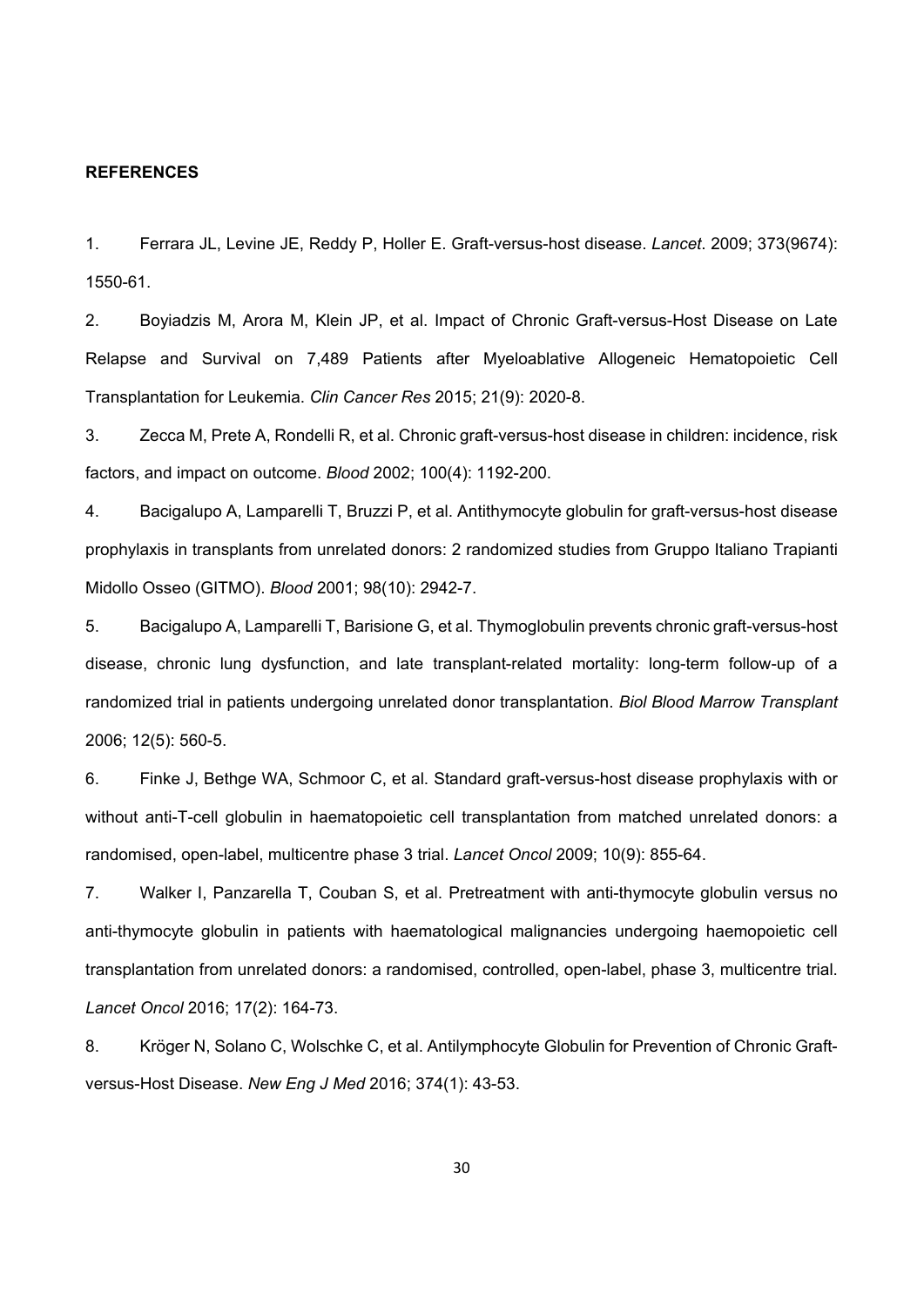9. Soiffer RJ, Kim HT, McGuirk J, et al. A prospective randomized double blind phase 3 clinical trial of anti-T lymphocyte globulin (ATLG) to assess impact on Chronic Graft-Versus-Host Disease (cGVHD) Free Survival in patients undergoing HLA Matched Unrelated Myeloablative Hematopoietic Cell Transplantation (HCT). *Blood* 2016; 128: 505.

10. Admiraal R, van Kesteren C, der Zijde CM, et al. Association between anti-thymocyte globulin exposure and CD4+ immune reconstitution in paediatric haemopoietic cell transplantation: a multicentre, retrospective pharmacodynamic cohort analysis. Lancet Haematol 2015; 2(5).

11. Admiraal R, van Kesteren C, Jol-van der Zijde CM, et al. Population pharmacokinetic modeling of Thymoglobulin((R)) in children receiving allogeneic-hematopoietic cell transplantation: towards improved survival through individualized dosing. *Clin Pharmacokinet* 2015; 54(4): 435-46.

12. Lindemans CA, Chiesa R, Amrolia PJ, et al. Impact of thymoglobulin prior to pediatric unrelated umbilical cord blood transplantation on immune reconstitution and clinical outcome. *Blood*. 2014; 123(1): 126-32.

13. Kumar A, Mhaskar AR, Reljic T, et al. Antithymocyte globulin for acute-graft-versus-host-disease prophylaxis in patients undergoing allogeneic hematopoietic cell transplantation: a systematic review. *Leukemia*. 2012; 26(4): 582-8.

14. Davies SM, Wang D, Wang T, et al. Recent Decrease in Acute Graft-versus-Host Disease in Children with Leukemia Receiving Unrelated Donor Bone Marrow Transplants. *Biol Blood Marrow Transplant*. 2009; 15(3): 360-6.

15. Ayuk F, Diyachenko G, Zabelina T, et al. Comparison of two doses of antithymocyte globulin in patients undergoing matched unrelated donor allogeneic stem cell transplantation. *Biol Blood Marrow Transplant*. 2008; 14(8): 913-9.

16. Glucksberg H, Storb R, Fefer A, et al. Clinical manifestations of graft-versus-host disease in human recipients of marrow from HL-A-matched sibling donors. Transplantation. 1974; 18(4): 295-304.

17. Lee SJ, Vogelsang G, Flowers ME. Chronic graft-versus-host disease. *Biol Blood Marrow Transplant*. 2003; 9(4): 215-33.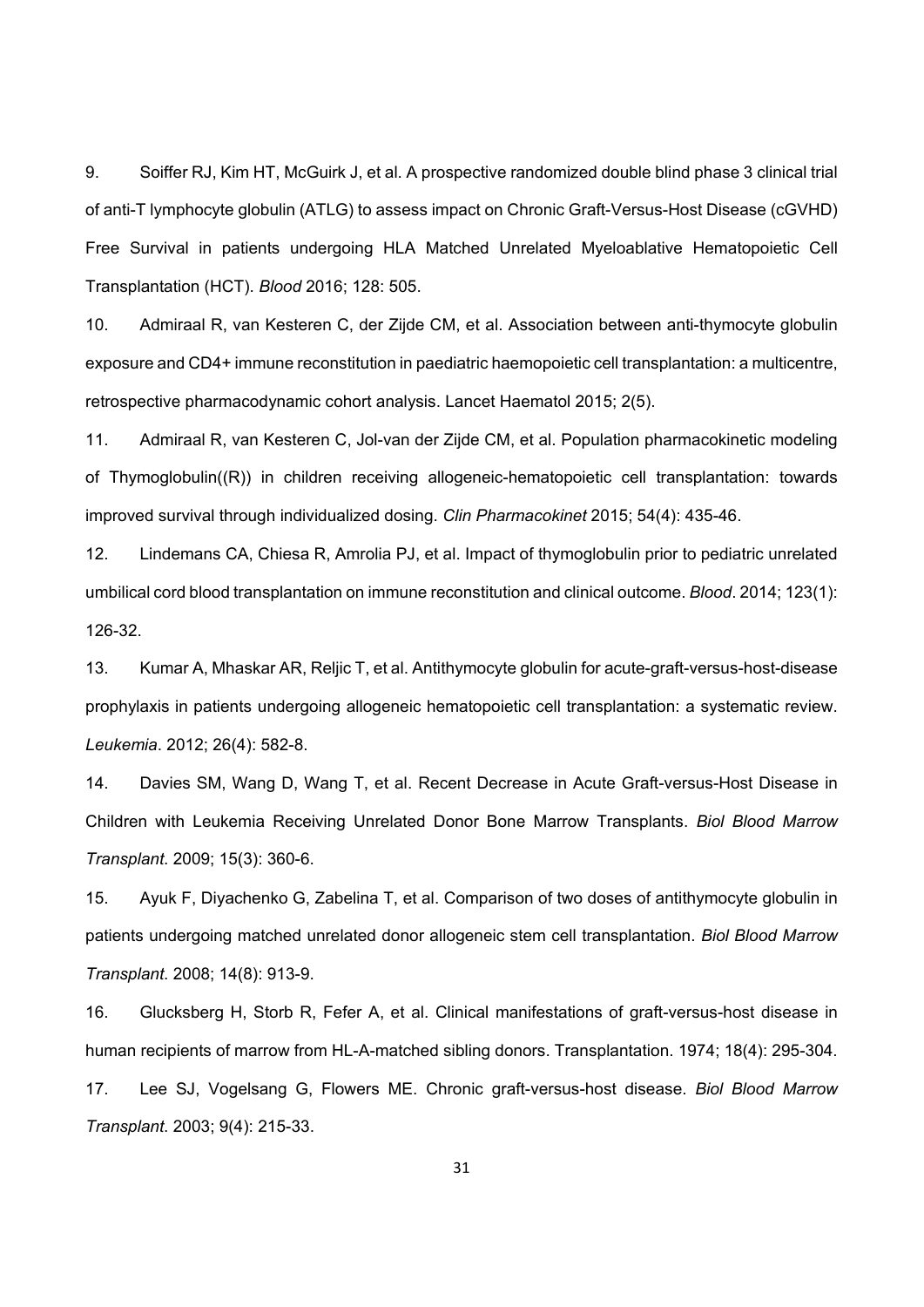18. Clift R, Goldman J, Gratwohl A, Horowitz M. Proposals for standardized reporting of results of bone marrow transplantation for leukaemia. *Bone Marrow Transplant*. 1989; 4(4): 445-8.

19. Holtan SG, DeFor TE, Lazaryan A, et al. Composite end point of graft-versus-host disease-free, relapse-free survival after allogeneic hematopoietic cell transplantation. *Blood*. 2015; 125(8): 1333-8.

20. Klein JP, Rizzo JD, Zhang MJ, Keiding N. Statistical methods for the analysis and presentation of the results of bone marrow transplants. Part 2: Regression modeling. *Bone Marrow Transplant*. 2001; 28(11): 1001-11.

21. Klein JP, Rizzo JD, Zhang MJ, Keiding N. Statistical methods for the analysis and presentation of the results of bone marrow transplants. Part I: unadjusted analysis. *Bone Marrow Transplant*. 2001; 28(10): 909-15.

22. Gray RJ. A class of K-sample tests for comparing the cumulative incidence of a competing risk. *Ann Statist*. 1988; 16(3): 1141-54.

23. Peters C, Schrappe M, von Stackelberg A, et al. Stem-cell transplantation in children with acute lymphoblastic leukemia: A prospective international multicenter trial comparing sibling donors with matched unrelated donors-The ALL-SCT-BFM-2003 trial. *J Clin Oncol*. 2015; 33(11): 1265-74.

24. Call SK, Kasow KA, Barfield R, et al. Total and active rabbit antithymocyte globulin (rATG;Thymoglobulin) pharmacokinetics in pediatric patients undergoing unrelated donor bone marrow transplantation. *Biol Blood Marrow Transplant*. 2009; 15(2): 274-8.

25. Lindemans CA, Leen AM, Boelens JJ. How I treat adenovirus in hematopoietic stem cell transplant recipients. *Blood*. 2010; 116(25): 5476-85.

26. Walls T, Shankar AG, Shingadia D. Adenovirus: an increasingly important pathogen in paediatric bone marrow transplant patients. *Lancet Infect Dis*. 2003; 3(2): 79-86.

27. Podgorny PJ, Ugarte-Torres A, Liu Y, Williamson TS, Russell JA, Storek J. High rabbitantihuman thymocyte globulin levels are associated with low likelihood of graft-vs-host disease and high likelihood of posttransplant lymphoproliferative disorder. *Biol Blood Marrow Transplant*. 2010; 16(7): 915-26.